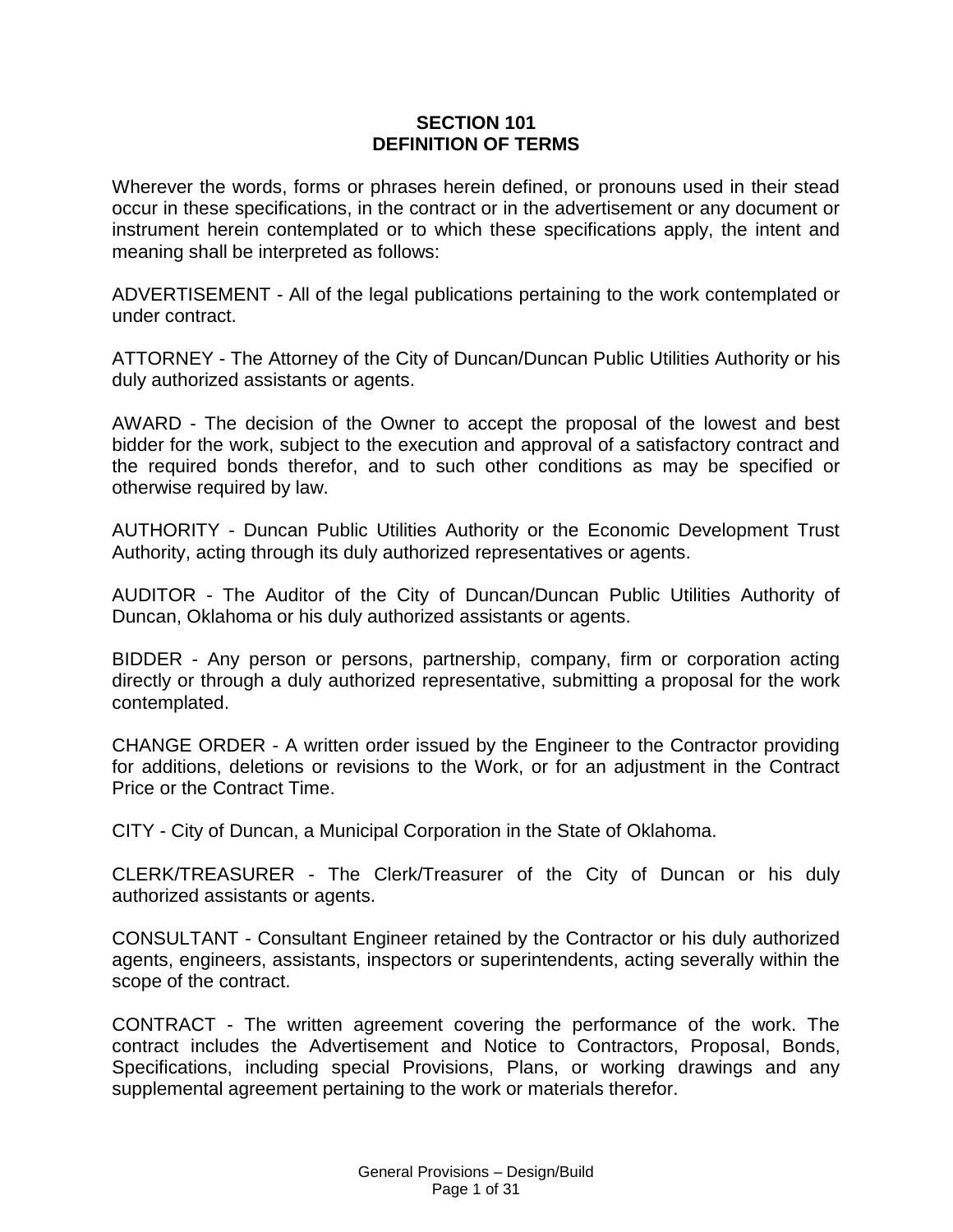CONTRACTOR - The person or persons, partnership, company, firm or corporation entering into contract for the execution of the work, acting directly or through a duly authorized representative.

CONTRACT TIME - The number of calendar days stated in the Agreement to achieve completion of the Contract so that it is ready for final acceptance and final payment. When a calendar date of completion is shown in a proposal, the Contract Time shall be the number of days between the effective date of the Notice to Proceed and the specified Completion Date.

ENGINEER - City Engineer, City of Duncan/Duncan Public Utilities Authority, Oklahoma or his duly authorized agents, engineers, assistants, inspectors or superintendents, acting severally within the scope of the particular duties entrusted to them.

EXTRA WORK - Any work performed by the Contractor not provided for by the plans, specifications or special provisions.

FURNISH - To supply.

CITY MANAGER/GENERAL MANAGER - The Manager of the City of Duncan/Duncan Public Utilities Authority of Duncan, Oklahoma.

MAINTENANCE BOND - The approved form of security furnished by the Contractor and his Surety as a guarantee that he will maintain the work constructed by him in good condition for the period of time required.

OWNER - The City of Duncan, Duncan Public Utilities Authority or Economic Development Trust Authority, as listed in the Solicitation for Bids or Advertisement for Bids.

PERFORMANCE BOND - The approved form of security furnished by the Contractor and his Surety as a guarantee of good faith on the part of the Contractor to execute the work in accordance with the plans, specifications and terms of the contract.

PLAN OR PLANS - All of the drawings pertaining to the contract and made a part thereof, including such supplemental drawings as the Engineer may issue from time to time, in order to clarify or explain other drawings or for the purpose of showing changes in the work as authorized under the Section, "Changes and Alterations", or for showing details not shown thereon.

PROPOSAL – The written statement or statements duly filed with the Clerk/Treasure of the person or persons, partnership, company, firm or corporation proposing to do the work contemplated.

PROPOSAL FORM - The approved form on which the formal bids for the work are to be prepared and submitted.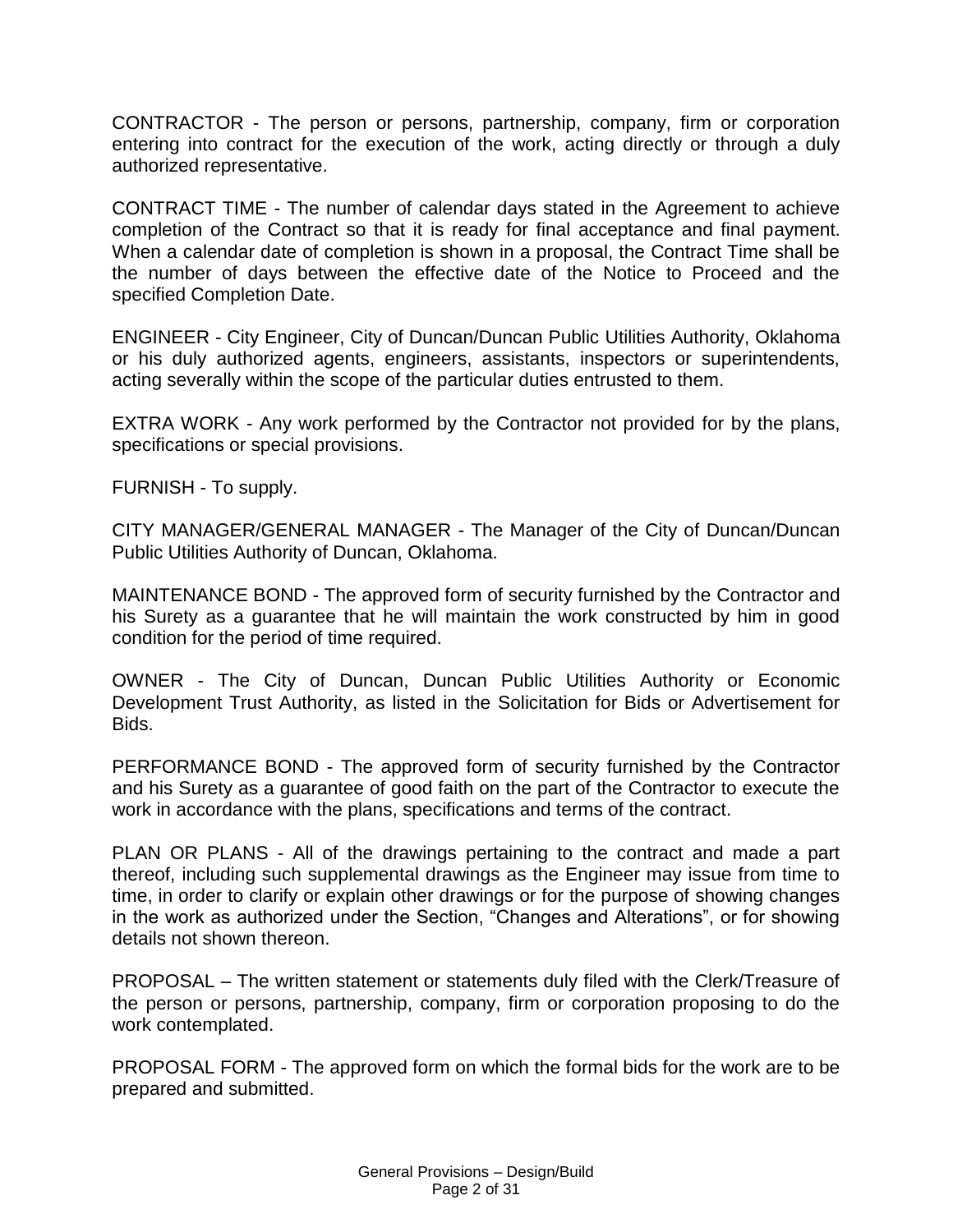PROPOSAL GUARANTY - The security, designated in the "proposal form" and in the Advertisement, to be furnished by the bidder as a guarantee of good faith to enter into a contract with the Owner and to execute the required bonds for the work contemplated after the work is awarded to him and as liquidated damages in event of failure to do so.

PROVIDE - To furnish and construct, erect or install.

PUBLIC WORKS DIRECTOR - Public Works Director of the City of Duncan/Duncan Public Utilities Authority, Oklahoma or his duly authorized agents, engineers, assistants, inspectors or superintendents, acting severally within the scope of the particular duties entrusted to them.

SPECIAL PROVISIONS - The special clauses setting forth conditions or requirements peculiar to the specific project involved, supplementing the Standard Specifications and taking precedent over any conditions or requirements of the Standard Specifications with which they are in conflict.

SPECIFICATIONS - The directions, provisions, and requirements contained herein, together with the "Special Provisions" supplemental hereto, pertaining to the method and manner of performing the work or to the kinds, quantities or qualities of materials to be furnished under the contract, and methods of measurement and basis of payment.

The Standard Specifications, referred to hereinafter, are the editions in effect on the date of the invitation for bids.

STATUTORY BOND - The approved form of Surety furnished by the Contractor and his Surety as a guarantee that he will pay, in full, all bills and accounts for material and labor used in the construction of the work, as provided by law.

SURETY OR SURETIES - The Corporate body which is bound by such bonds as are required with and for the Contractor, and engages to be responsible for the entire and satisfactory fulfillment of the contract and for any and all requirements as set out in the specifications, contract or plans.

THE WORK - All design and construction activities included within the scope of the plans and specifications, including the furnishing of labor, materials, tools, equipment and incidentals, to be performed by the Contractor and Consultant under the terms of the contract.

TREASURER – The Treasurer of the City of Duncan/Duncan Public Utilities Authority of Duncan, Oklahoma, or his duly authorized assistants or agents.

TRUSTEES - The Trustees of the Duncan Public Utilities Authority.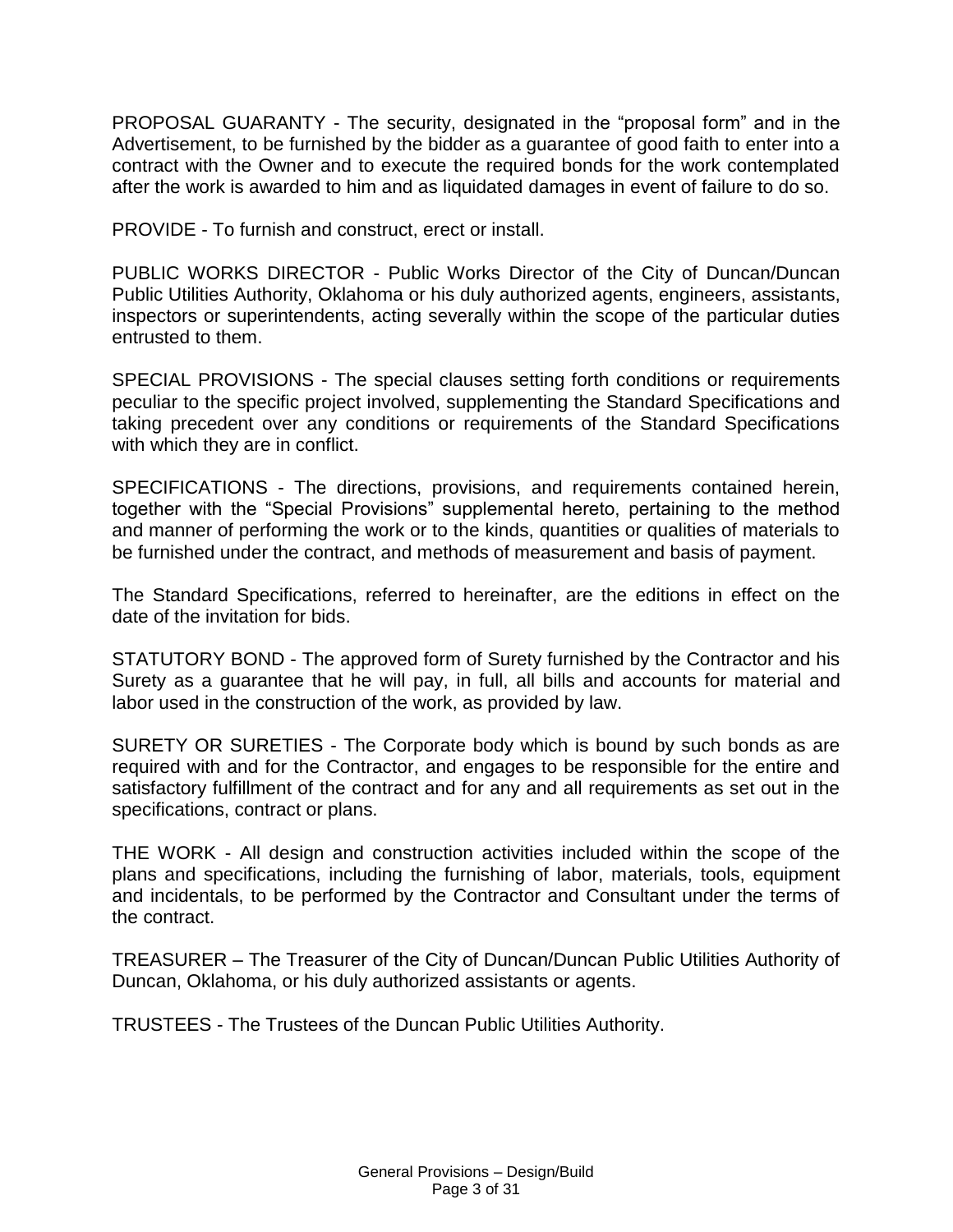| A.A.N.        | American Association of Nurserymen                                               |
|---------------|----------------------------------------------------------------------------------|
| A.A.R.        | <b>Association of American Railroads</b>                                         |
| A.A.S.H.T.O.  | American Association of State Highway and Transportation Officials               |
| A.G.C         | <b>Associated General Contractors of America</b>                                 |
| A.I.A.        | American Institute of Architects                                                 |
| A.I.S.C.      | American Institute of Steel Construction                                         |
| A.N.S.I.      | American National Standards Institute (United States of American                 |
|               | Standards Institute)                                                             |
| A.R.A.        | <b>American Railway Association</b>                                              |
| A.R.E.A.      | American Railway Engineering Association                                         |
| A.S.A.        | <b>American Standards Association</b>                                            |
| A.S.C.E.      | <b>American Society of Civil Engineers</b>                                       |
| A.S.L.A.      | American Society of Landscape Architects                                         |
| A.S.T.M.      | <b>American Society for Testing Materials</b>                                    |
| A.W.P.A.      | <b>American Wood Preservers Association</b>                                      |
| A.W.S.        | <b>American Welding Society</b>                                                  |
| A.W.W.A.      | <b>American Water Works Association</b>                                          |
| F.A.A.        | Federal Aviation Agency of the U.S. Department of Transportation                 |
|               | <b>Federal Highway Association</b>                                               |
| F.R.A.        | <b>Federal Rail Administration</b>                                               |
| <b>F.S.S.</b> | Specifications and<br><b>Standards</b><br>(General<br><b>Services</b><br>Federal |
|               | Administration)                                                                  |
| FM            | <b>Factory Mutual</b>                                                            |
| I.E.S.        | <b>Illuminating Engineering Society</b>                                          |
| I.M.S.A.      | <b>International Municipal Signal Association</b>                                |
| I.T.E.        | Institute of Traffic Engineers                                                   |
| M.U.T.C.D.    | <b>Manual on Uniform Traffic Control Devices</b>                                 |
| N.E.C.        | <b>National Electrical Code</b>                                                  |
| N.E.M.A.      | <b>National Electrical Manufacturers Association</b>                             |
| N.S.F.        | <b>National Sanitary Foundation</b>                                              |
| O.A.C.        | <b>Oklahoma Aeronautics Commission</b>                                           |
| O.D.E.Q.      | <b>Oklahoma Department of Environmental Quality</b>                              |
| O.D.O.T.      | <b>Oklahoma Department of Transportation</b>                                     |
| O.S.D.H.      | Oklahoma State Department of Health                                              |
| O.S.H.A       | Occupational Safety and Health Association                                       |
| O.W.R.B.      | <b>Oklahoma Water Resources Board</b>                                            |
| S.A.E.        | Society of Automotive Engineers                                                  |
| S.S.P.C.      | <b>Steel Structures Paint Council</b>                                            |
| U.L.          | <b>Underwriter's Laboratory</b>                                                  |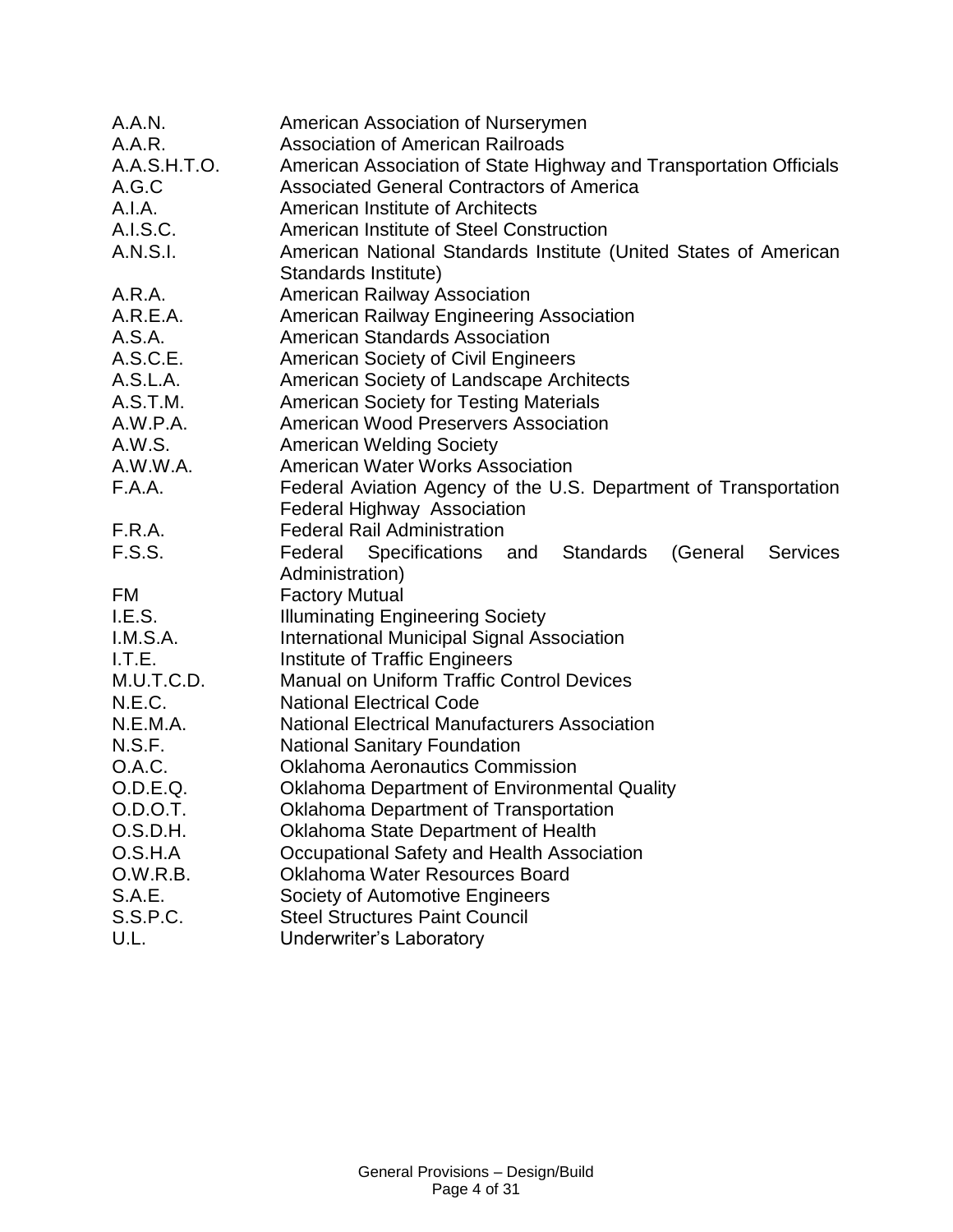## **SECTION 102 PROPOSAL REQUIREMENTS AND CONDITIONS**

102.01 CONTENTS OF PROPOSAL FORM. The Owner will furnish bidders with proposal forms which will state the general location and description of the contemplated work and which will contain a list of the items of work to be completed or materials to be furnished and upon which bid prices are requested. The proposal form will state the time limits for commencing and for completing the work and will provide for entering the amount of the proposal guaranty. The proposal form will contain a non-collusion affidavit.

102.02 INTERPRETATION OF PLANS AND SPECIFICATIONS. If any person contemplating submitting a bid for the proposed contract is in doubt as to the true meaning of any part of the plans, specifications or other proposed contract documents, he shall submit to the Engineer a written request for an interpretation thereof. The person submitting such request will be responsible for its prompt delivery. An interpretation of the proposed documents will be made only by Addendum duly issued and a copy of such Addendum will be mailed or delivered to each person receiving a set of such documents. The Owner will not be responsible for any other explanations or interpretations of the proposed documents.

102.03 EXAMINATION OF DOCUMENTS AND SITE OF THE WORK. Bidders are advised that the plans and specifications on file with the Clerk/Treasurer shall constitute all the information which the Owner will furnish. No other information given by the Owner or any official thereof prior to the execution of the contract shall ever become a part of or change the contract, plans or specifications or be binding on the Owner. Bidders are required, prior to submitting any proposal, to read carefully the specifications, the proposal, contract and bond forms; to examine carefully all plans on file with the Clerk/Treasurer; to visit the site of the work; to examine carefully local conditions; to inform themselves by their independent research of the difficulties to be encountered and judge for themselves of the accessibility of the work and all attending circumstances affecting the cost of doing the work or the time required for its completion and obtain all information required to make an intelligent proposal. Bidders shall rely exclusively upon their own estimates, investigations and other data, which are necessary for full information upon which the proposal may be based. It is mutually agreed that submission of a proposal will be evidence that the bidder has made the examination and investigations required herein.

102.04 PREPARATION OF PROPOSAL. The bidder shall submit his proposal in single copy on the forms furnished by the Owner. All blank spaces in the proposal forms shall be correctly filled in and the bidder shall state the prices, written in ink, both in words and numerals, for which he proposes to do the work contemplated or furnish the materials required.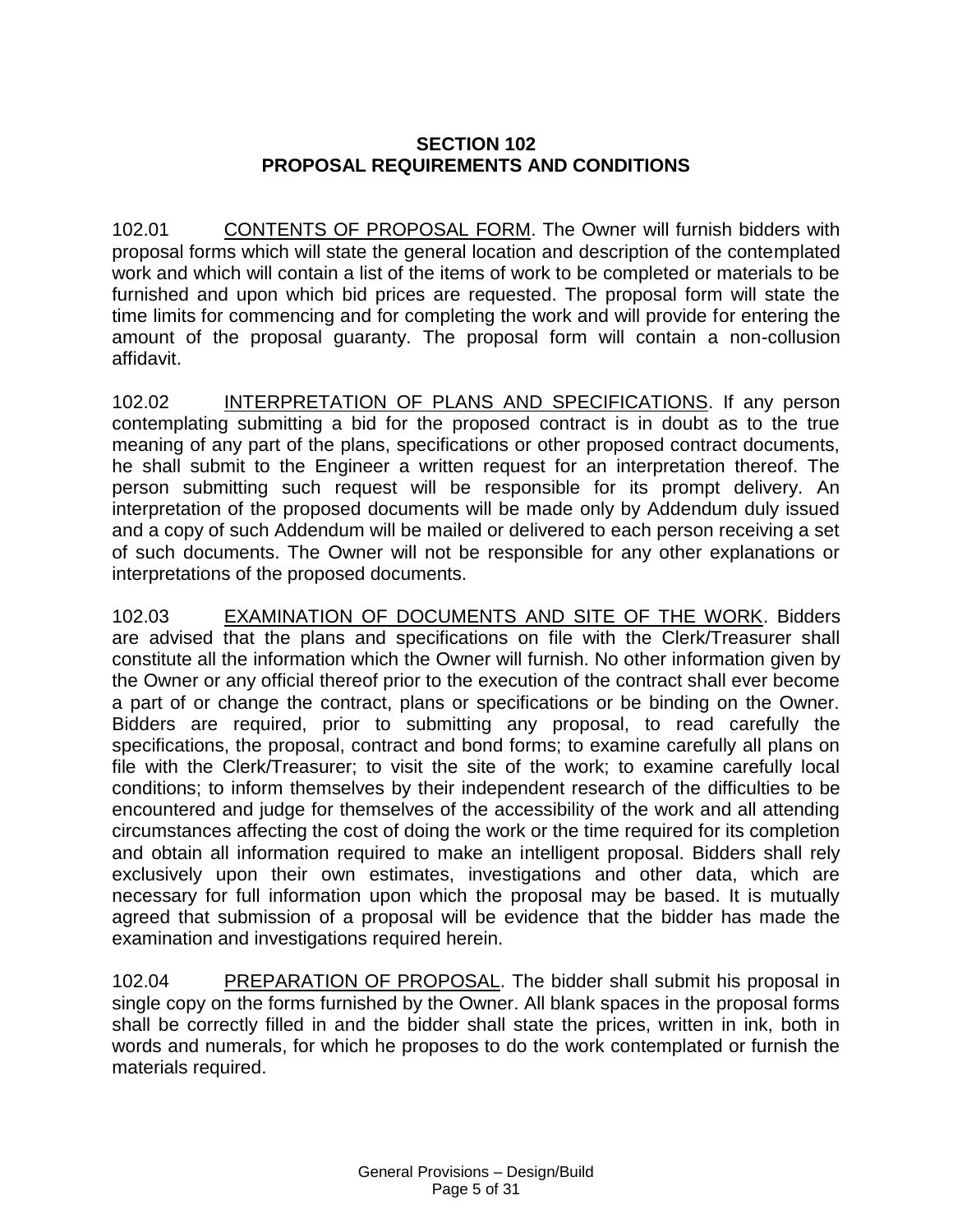Such prices shall be written distinctly legible, in case of conflict between words and numerals, the words will govern. If an individual submits the proposal, he must sign his name or his duly authorized agent and his mailing address listed. If the proposal is submitted by a firm or partnership, the name and mailing address of the firm or partnership must be listed and the proposal signed by a member of the firm or partnership as a person duly authorized. If the proposal is made by a company or corporation, the company or corporate name and the state under the laws of which said company, or corporation is chartered and the business address must be listed and the proposal signed by an official or agent duly authorized. Powers of Attorney, authorizing agents or others to sign proposals must be properly certified and must be in writing on file with the Clerk/Treasurer.

102.05 NON-COLLUSION AFFIDAVIT. Each proposal or copy thereof shall be accompanied by a sworn statement in writing that the person signing the proposal executed said proposal on behalf of the bidder therein named and that he had lawful authority to do so and that said bidder has not directly or indirectly entered into any agreement, expressed or implied, with any other bidder or bidders having for its object the controlling of the amount of such bid or any bids, the limiting of the bid or bidders, the parceling or farming out to any bidder or bidders or other persons of any part of the contract or any bid or the subject matter of the bid or of the profits thereof, and that he had not and will not divulge said sealed bid to any person whatever except those having a partnership or other financial interest with him in said bid, until after the said sealed bids are opened.

102.06 PROPOSAL GUARANTY. Proposals will not be considered unless the original filed with the Clerk/Treasurer is accompanied by a certified or cashier's check, bank money order, or bidder's bond, in the required amount, made payable to the Owner. The proposal guaranty shall be in an amount of not less than five percent (5%) of the total amount of the bid unless otherwise provided in the Advertisement or Special Provisions. The proposal guaranty is required as evidence of good faith and as a guarantee that if awarded the contract, the bidder will execute the contract and furnish the required bonds within the required time and as liquidated damages in event of failure to do so.

102.07 FILING OF PROPOSALS. No proposals will be considered by the Owner unless they are filed in sealed envelopes with the Clerk/Treasurer in his office in the City Hail, Duncan, Oklahoma, within the time limit for receiving proposals, as stated in the advertisement. Each proposal shall be plainly marked on the envelope with the word "Proposal", the name of the project, and the date and hour of opening.

102.08 WITHDRAWAL OF PROPOSALS. Permission will not be granted to withdraw or modify any proposal after it has been filed.

102.09 OPENING OF PROPOSALS. The proposals filed with the Clerk/Treasurer will be opened in public at the time and place stated in the advertisement. Bidders are invited to attend the bid opening at the time and place set forth in the advertisement.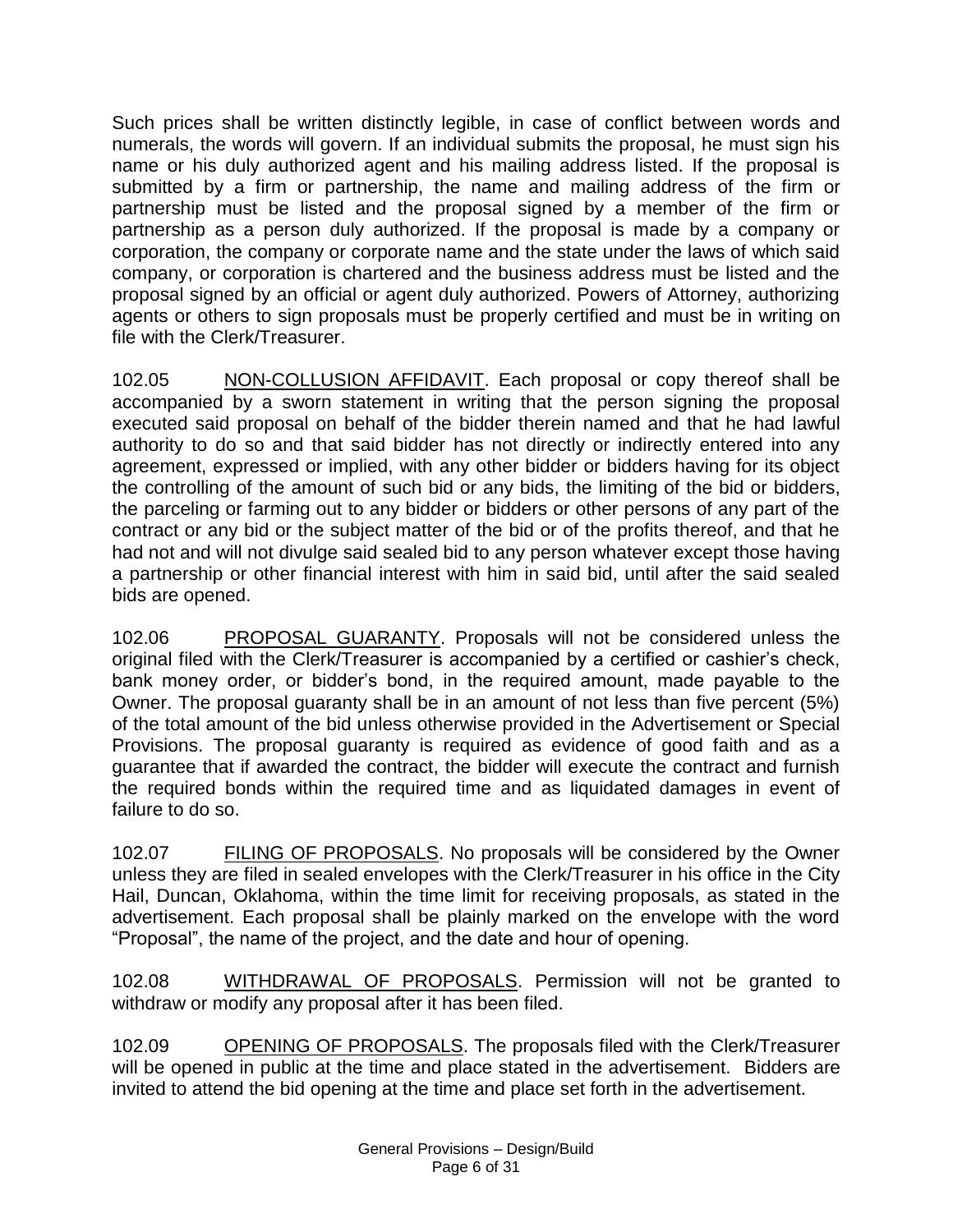102.10 IRREGULAR PROPOSALS. Proposals may be considered irregular if they show any omissions, alterations of forms, additions or conditions not requested unauthorized alternate bids or irregularities of any kind. However, the Owner reserves the right to waive technicalities as to changes, alterations or reservations and make the award in the best interest of the Owner.

102.11 REJECTION OF PROPOSALS. The Owner reserves the right to reject any or all proposals, and all proposals submitted are subject to this reservation. Proposals may be rejected for any of the following specific reasons:

- (a) Proposal received after the time limit for receiving proposals as stated in the advertisement;
- (b) Proposal prices obviously unbalanced;
- (c) Summation of proposal prices on any one project above the Engineers estimate of cost for such project;
- (d) Proposal containing any irregularities.

102.12 DISQUALIFICATION OF BIDDERS. Bidders may be disqualified and their proposals not considered for any of the following specific reasons:

- (a) Where more than one proposal for an individual, firm, partnership or corporation is filed under the same or different names and where such proposals are not identical in every respect;
- (b) Reasonable grounds for believing that any bidder is interested in more than one proposal for the work contemplated or materials to be furnished;
- (c) Reason for believing that collusion exists among bidders;
- (d) The bidder being in arrears on any existing contracts, interested in any litigation against the Owner or having defaulted on a previous contract;
- (e) Incomplete work which, in the judgment of the Owner, will hinder or prevent the prompt completion of additional work, if awarded.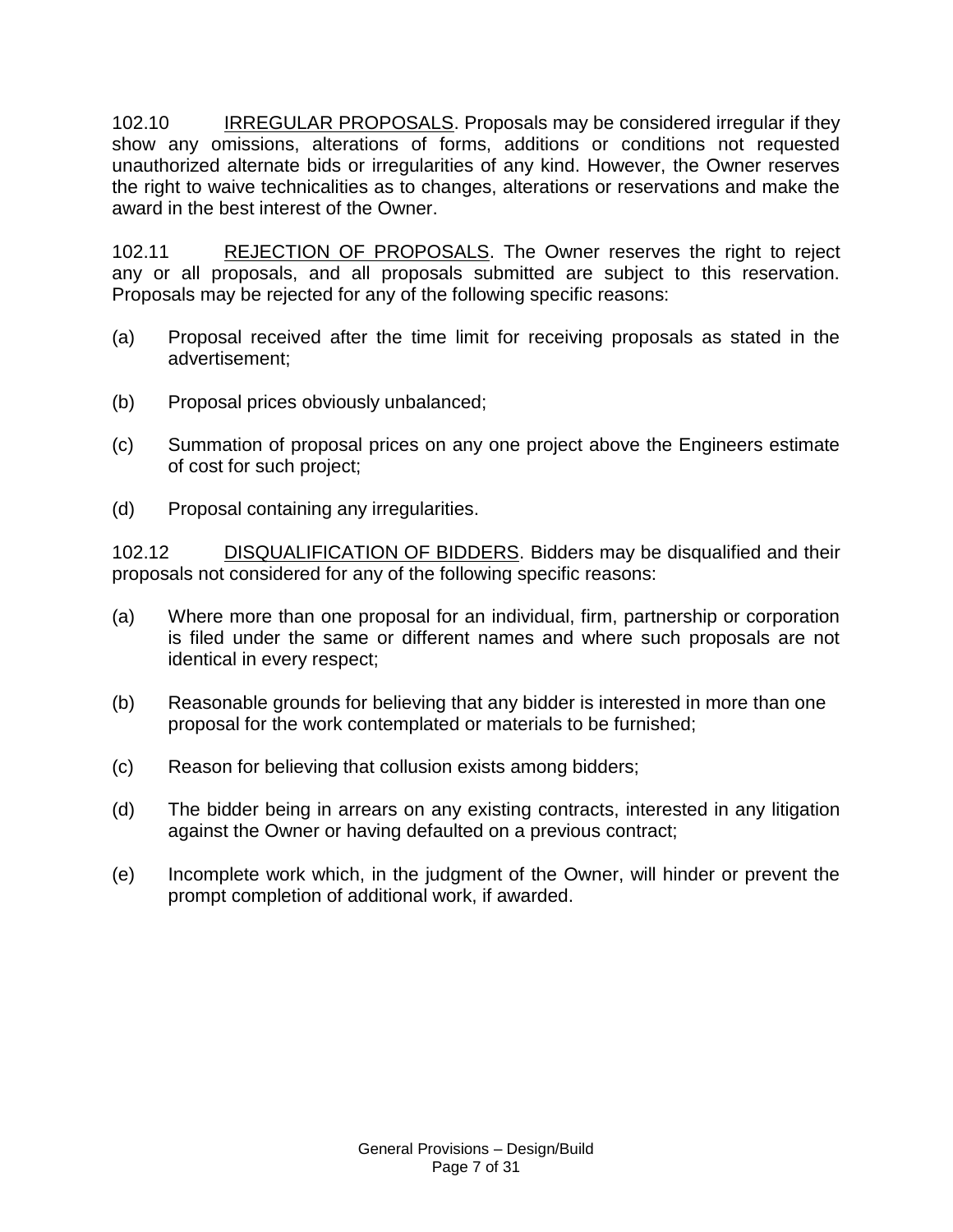## **SECTION 103 AWARD AND EXECUTION OF CONTRACT**

103.01 CONSIDERATION OF PROPOSALS. After the proposals are opened, those proposals containing unit prices will be tabulated for comparison on the basis of the quantities shown in the approximate estimate. Until the final award of the contract, the Owner reserves the right to reject any or all proposals, to waive technicalities and to advertise for new proposals or proceed to do the work otherwise when the best interests of the Owner will be promoted thereby.

Projects advertised as all parts tied: Bidder shall submit a bid for each part. Tied bid projects will be considered on the basis of the total dollar amount bid for all tied parts.

Projects advertised as parts not tied: Bidder may submit a bid for an individual part, or multiple parts, as either tied or separate. Bidder shall clearly indicate the intent of his bids. Bids submitted as tied bids will be considered on the basis of the total dollar amount bid for all tied parts. Bids submitted as separate parts may be considered on the basis of the dollar amount for each part, or the total dollar amount of any combination of parts, when it appears to be in the best interest of the Owner.

103.02 AWARD OF CONTRACT. The Owner reserves the right to withhold the award of the contract for a reasonable period of time from the date of opening the proposals and no award will be made until the necessary investigations are made as to the responsibility of the low bidder. The awarding of the contract shall give the bidder no right of action of claim against the Owner upon such contract until the execution of the contract shall have been completed and the contract delivered to the Contractor. The Owner reserves the right to award all or any portion or portions of the work.

103.03 RETURN OF PROPOSAL GUARANTY. As soon as the proposal prices have been compared, the Owner may, at its discretion, return the proposal guaranties accompanying proposals which in its judgment would not be considered in making the award.

103.04 SURETY BONDS. With the execution and delivery of the contract, the Contractor shall furnish and file with the Owner in the amounts herein required, the following surety bonds:

(a) A good and sufficient Performance Bond in an amount equal to one hundred percent (100%) of the approximate total amount of the contract, guaranteeing the full and faithful execution of the work and performance of the contract and for the protection of the Owner and all property owners interested against any damage by reason of the negligence of the Contractor, or the improper execution of the work or the use of inferior materials;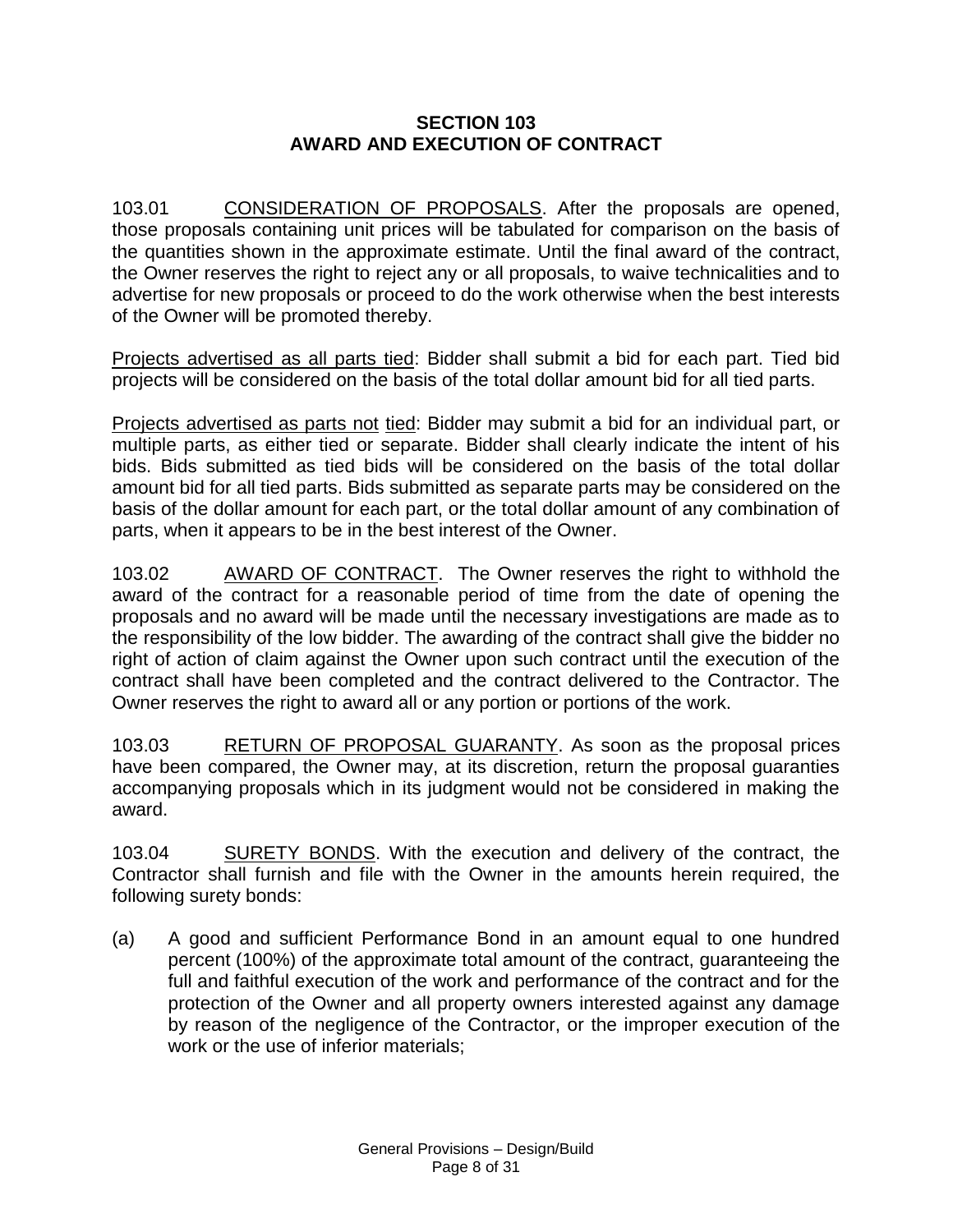- (b) A good and sufficient Statutory Payment Bond in an amount equal to one hundred percent (100%) of the approximate total amount of the contract, guaranteeing payment for all labor, materials and equipment used in the construction of the improvement.
- (c) A good and sufficient Maintenance Bond in an amount equal to one hundred percent (100%) of the contract price, conditioned for the maintenance in good condition of the improvement for a period of one (1) year from the time of acceptance by the Owner, or as otherwise specified in the Advertisement and Proposal.
- (d) No surety will be accepted who is now in default or delinquent on any bond or who is interested in any litigation against the Owner. AD bonds shall be made on forms acceptable to the Owner and shall be executed by surety companies licensed to do business in the State of Oklahoma and acceptable to the Owner. Each bond shall be executed by the Contractor and the Surety.

Should any surety on the contract be determined unsatisfactory at any time by the Owner, notice will be given to the Contractor to that effect and the Contractor shall forthwith substitute a new Surety or Sureties satisfactory to the Owner. No payment will be made under the contract until the new surety or sureties, as required, have qualified and been accepted by the Owner. The contract shall not be operative nor shall any payments be due until approval of the bonds has been made by the Owner.

103.05 EXECUTION OF CONTRACT. The person(s), partnership, company, firm or corporation to whom a contract is awarded shall within ten (10) business days after such award sign the necessary agreements entering into the required contract with the Owner and execute and deliver the required bonds.

No contract shall be binding on the Owner until it has been approved by the Attorney, executed by the Owner and delivered to the Contractor.

103.06 FAILURE TO EXECUTE CONTRACT. Upon failure of the bidder to execute the required bonds or to sign the required contract within ten (10) business days after the contract is awarded, he will be considered to have abandoned his proposal and the Owner may annul the award. By reason of the uncertainty of market prices of the materials and labor and it being impracticable and extremely difficult to fix the amount of damages to which the Owner would be put by reason of said bidder's failure to execute said bonds and contract within ten (10) business days, the proposal guaranty accompanying the proposal shall be the agreed amount of damages which the Owner will suffer by reason of such failure on the part of the bidder and shall thereupon be retained by the Owner as liquidated damages. The filing of a proposal will be considered as an acceptance of this provision.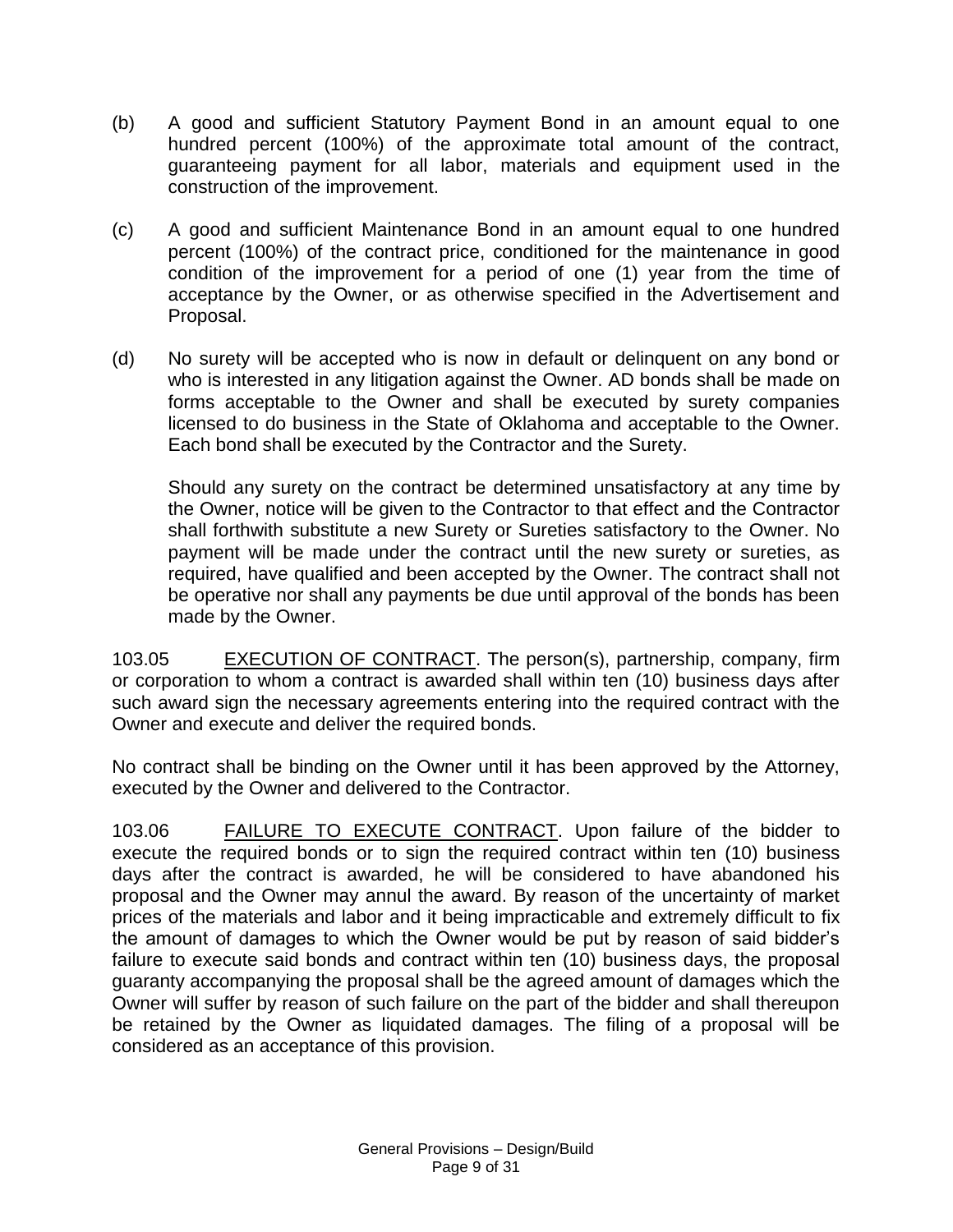103.07 PRE-WORK CONFERENCE. The Contractor and Consultant shall attend a Pre-Work Conference, scheduled by the Engineer, to clarify the intent of the work and to present the Contractor's work plan, including progress schedule as provided by Section 107.04, prior to starting work on the project.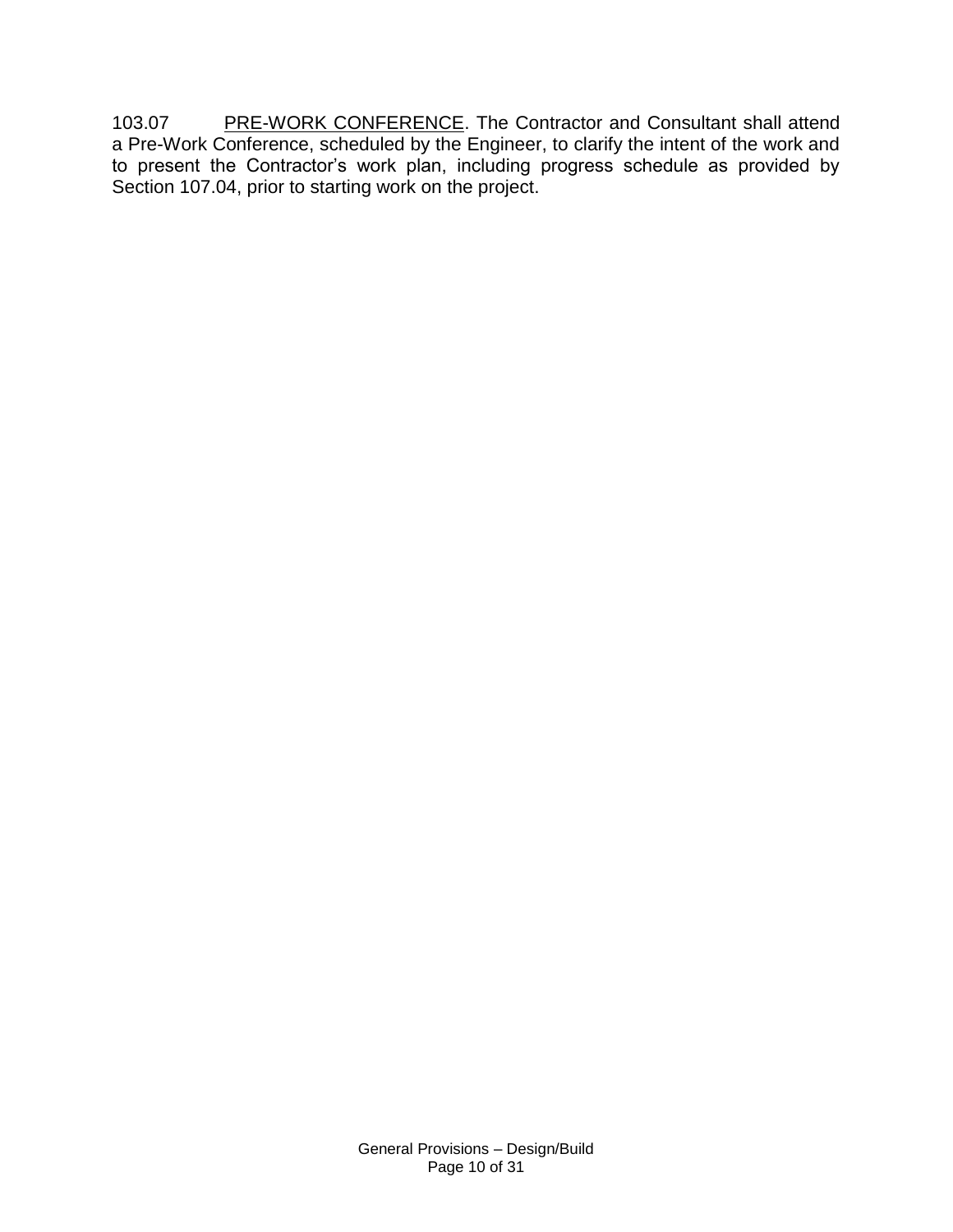## **SECTION 104 SCOPE OF WORK**

104.01 INTENT OF PLANS AND SPECIFICATIONS. The intent of the plans and specifications is to prescribe a complete work or improvement which the Contractor undertakes to provide, in full compliance with the plans, specifications, special provisions, proposal and contract. The Contractor shall provide all work as specified in the plans, special provisions, specifications, proposal and contract, except that specifically shown to be provided by the Owner or others, and shall provide such additional extra and incidental work as may be considered necessary to complete the work in a satisfactory and acceptable manner. He shall furnish all labor, materials, tools, equipment and incidentals necessary to the prosecution of the work.

104.02 SPECIAL PROVISIONS. Should any work or any conditions which are not thoroughly or satisfactorily stipulated or covered by the general or standard specifications be anticipated on any proposed work "Special Provisions" for such work may be prepared and shall be considered as a part of the specifications and contract.

104.03 INCREASED OR DECREASED QUANTITIES OF WORK. The Owner reserves the right to alter the quantities of the work to be performed or to extend or shorten the improvement any time when and as found necessary, by means of change orders, and the Contractor shall perform the work as altered, increased or decreased. No allowance will be made for any change in anticipated profits nor shall such changes be considered as waiving or invalidating any condition or provision of the contract.

104.04 ALTERATIONS OF PLANS AND SPECIFICATIONS. The Owner reserves the right to make such changes in the plans and in the character of the work as may be necessary or desirable to insure completion of the work in the most satisfactory manner, provided such changes do not materially alter the original plans and specifications or change the general nature of the work as a whole. Such changes shall not be considered as waiving or invalidating any condition or provision of the contract.

104.05 EXTRA WORK. When any work is necessary to the proper completion of the project for which no prices are provided in the proposal or contract, the Contractor shall do such work, but only when and as ordered in writing by the Engineer and with the prior approval of the Owner.

Payment for extra work will be made as hereinafter provided.

104.06 FINAL CLEANUP. Upon completion of the work and before acceptance and final payment will be made, the Contractor shall clean and remove from the site of the work surplus and discarded materials, temporary structures, stumps or portions of trees and debris of any kind. He shall leave the site of the work in as good or better than condition as prior to work.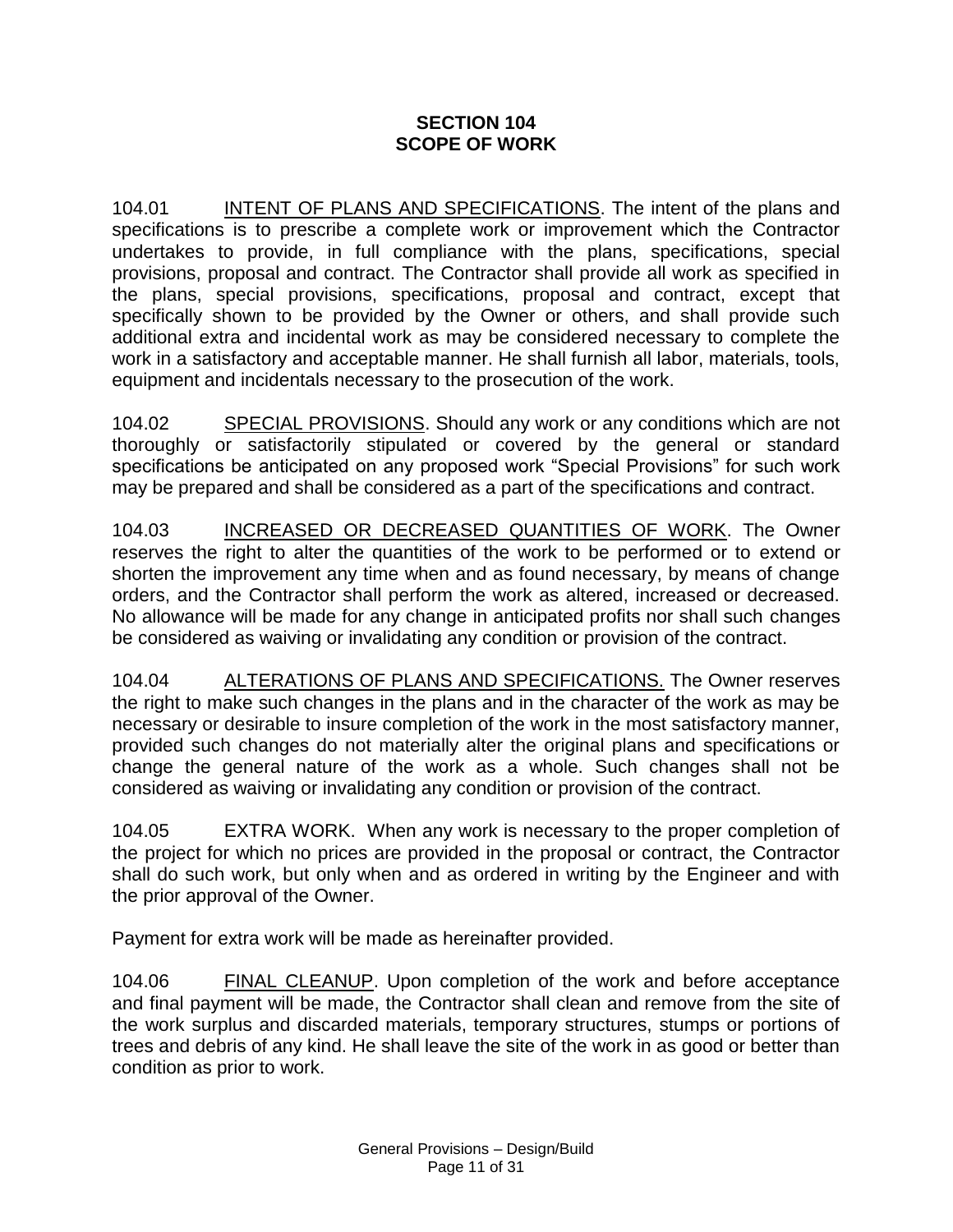## **SECTION 105 CONTROL OF THE WORK AND MATERIALS**

105.01 AUTHORITY OF ENGINEER. All work shall be provided to the satisfaction of the Engineer. He shall decide all questions which arise as to the quality and acceptability of materials furnished, work performed, manner of performance, rate of progress of the work, interpretation of the plans and specifications, acceptable fulfillment of the contract, compensation, mutual rights between contractors under these specifications and suspension of work. He shall determine the amount and quality of work performed and materials furnished and his decisions and estimates shall be final. His estimate in such event shall be a condition precedent to the right of the Contractor to receive money due him under the contract.

The authority of the Engineer shall not be construed to include the authority to waive, revise or modify specifications as herein set forth either as to kind, type or quality of materials or manner or quality of construction, unless an appropriate Change Order is executed.

Neither the Engineer, nor his designated representatives, shall act as supervisor of the work, nor shall the Contractor rely on any such supervision.

105.02 DETAIL SHOP AND WORKING DRAWINGS FURNISHED BY CONTRACTOR. The Contractor shall submit to the Engineer for approval, such additional shop and working drawings of structures or equipment as may be required, and, prior to the approval of such drawings by the Engineer, any work done or materials ordered shall be at the Contractor's risk. The contract price shall include the cost of furnishing such drawings.

105.03 CONFORMITY WITH PLANS. ALLOWABLE DEVIATIONS. All work shall conform to the lines, grades, cross-sections and dimensions shown on the plans. All deviations from the plans will be accomplished by Change Orders prepared by the Engineer. All Change Orders shall be in writing, and shall, except in case of emergency, be approved by the governing body of the Owner before the work is commenced. Where an actual emergency exists, wherein the delay caused by submitting the Change Order to the governing body of the Owner for approval would jeopardize the interest of the Owner or the public, the Engineer may approve the change in writing. However, Change Orders approved by the Engineer under the circumstances outlined above shall be submitted to the governing body of the Owner for consideration at the next regular meeting. Two (2) copies shall be furnished to the Owner and two (2) copies shall be furnished to the Contractor of all Change Orders approved by the Engineer. Change Orders submitted to the governing body of the Owner for approval shall bear the approval of the Engineer and shall be prepared in four (4) copies, distribution as follows: 2 copies to the Contractor; and 2 copies to the Engineer.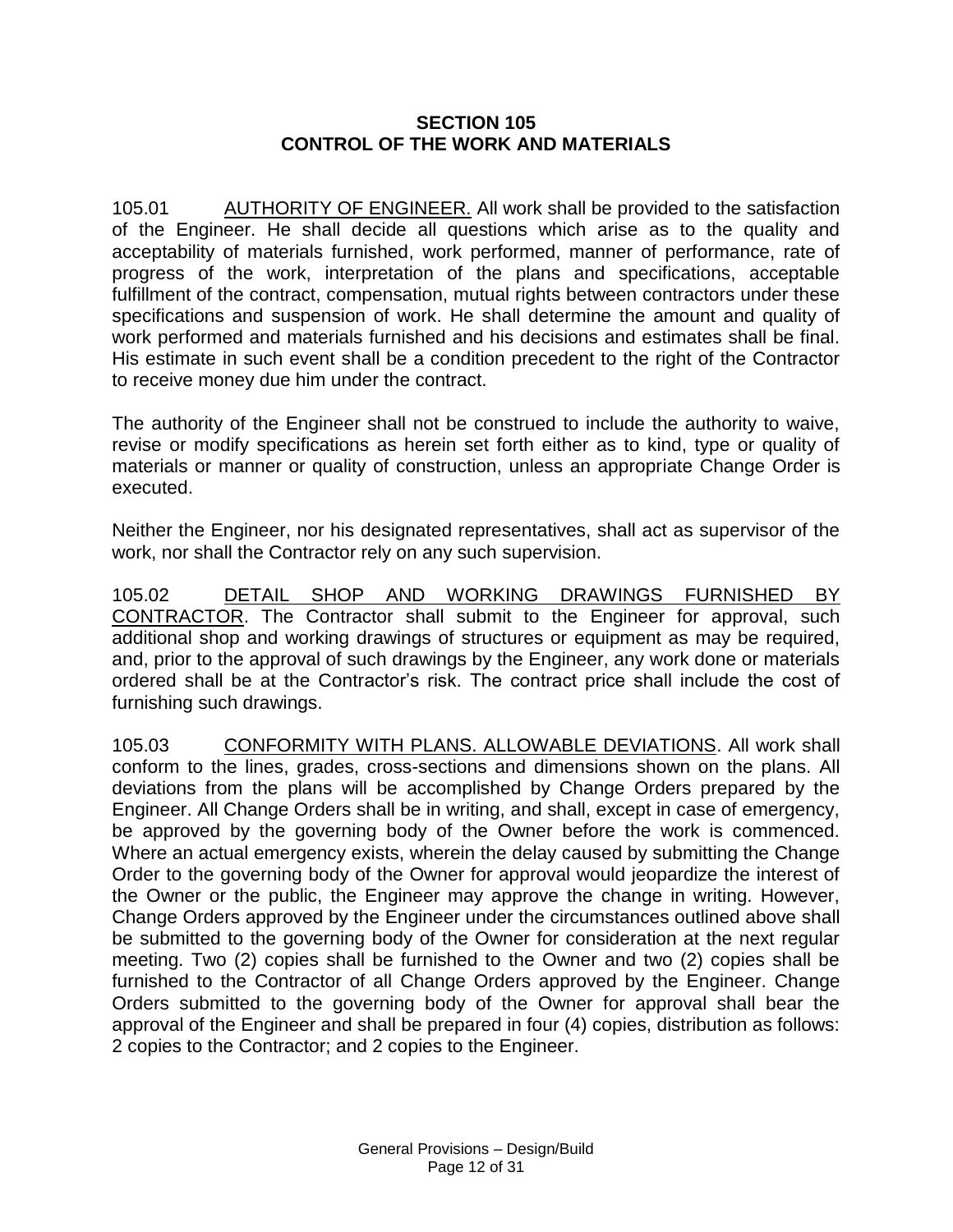Change Orders shall include the following:

- (a) Complete detail of the work contemplated.
- (b) Estimated cost of the work as originally planned and as contemplated by the Change Order.
- (c) Complete justification.
- (d) Statement as to whether the prices shown are contract bid prices or agreed prices.
- (e) Statement by the Contractor that he agrees to perform the work at the prices shown.

105.04 EXISTING STRUCTURES NOT SHOWN ON PLANS. The plans show the location of certain existing surface and subsurface structures. The Owner assumes no responsibility for failure to show any or all structures on the plans or to show them in their exact location. It is mutually agreed such failure will not be considered sufficient basis for claims for extra work or for increasing the pay quantities in any manner whatsoever, unless the obstruction encountered is such as to necessitate substantial changes in the lines or grades or requires the building of a special structure, provision for which is not made in the plans, in which case the provisions in these specifications for "Extra Work" will apply.

105.05 COORDINATION OF PLANS. SPECIFICATIONS, PROPOSAL AND SPECIAL PROVISIONS. The plans, these specifications, the proposal, Special Provisions and all supplementary documents are intended to describe a complete work and are essential parts of the contract. A requirement occurring in any of them is binding. In case of discrepancies, figured dimensions shall govern over scaled dimensions; plans shall govern over specifications; Special Provisions shall govern over the plans and over both General and Standard Specifications, and the quantities shown on the plans shall govern over those shown in the proposal. The Contractor shall take no advantage of any apparent error or omission in the plans and specifications, and the Engineer shall be permitted to make such corrections or interpretations as may be deemed necessary for the fulfillment of the plans and specifications. In the event the Contractor discovers any apparent error or discrepancy, he shall immediately call such error or discrepancy to the attention of the Engineer.

105.06 COOPERATION OF CONTRACTOR. Three sets of plans and specifications will be furnished the Contractor as follows: One office copy, one for the Field Superintendent, and one copy for job use. The Contractor, however, shall have a set of plans and specifications available at all points where a separate construction crew is working.

The Contractor shall give the work the consistent attention necessary to facilitate the progress thereof, and he shall cooperate with the Engineer and his inspectors and withother contractors in every way possible. The Contractor shall provide a competent Superintendent on the work at all times who is fully authorized as his agent on the work. Such Superintendent shall be capable of reading and thoroughly understanding the plans and specifications and shall receive and fulfill instructions from the Engineer or his representative.

The Contractor and his Superintendent shall provide all reasonable facilities to enable the Engineer and his inspectors to inspect the workmanship and materials entering the work.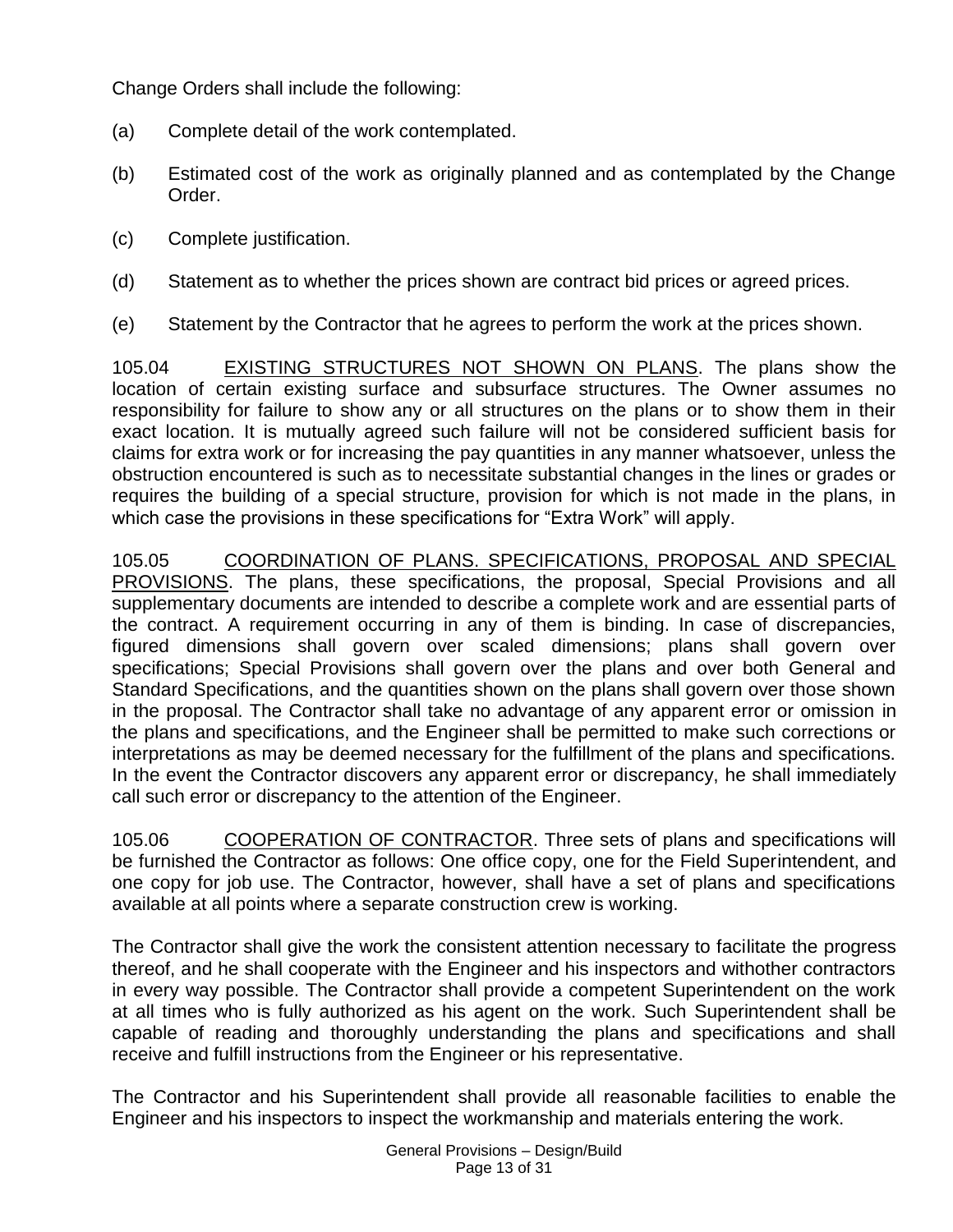105.07 CONSTRUCTION STAKING. The Contractor shall furnish, place and maintain construction layout stakes necessary for the proper prosecution and inspection of the work under the contract in accordance with these Specifications.

The Consultant will locate and reference the centerline of construction and will establish bench marks and set sufficient right-of-way stakes to define right-of-way limits. The Consultant will set stakes to mark centerline and establish bench marks for bridges and special structures as may be considered necessary. The Consultant's stakes and benchmarks shall constitute field control staking.

The Contractor shall exercise care in the preservation of stakes and bench marks and shall have them reset at his expense when any are damaged, lost, displaced or removed. The Contractor shall use competent personnel and suitable equipment for the layout of the work required. The Contractor shall not engage the services of any person or persons in the employment of the Owner or its equipment for the performance of any of this work.

The Contractor shall provide field forces and shall set all additional stakes needed, such as offset stakes, reference point stakes, slope stakes, pavement and curb line and grade stakes, stakes for bridges, sewers, roadway drainage, pipe underdrains, paved gutter, fence, culverts or other structures, and any other horizontal or vertical controls necessary to secure a correct layout of the work. Stakes for line and grade shall be adequate to maintain the specified tolerances for the operation being performed. The station number and the distance from the centerline of construction shall be marked on all grade stakes.

The Contractor shall furnish the original of his survey records to the Owner for the Owner's permanent file. These records shall be furnished as they are completed during the progress of the work. These records shall be in permanently bound field books and/or level books and formatted in a manner commonly accepted by the surveying profession. The Engineer may at any time check the correctness of the Contractor's staking work by using spot check method. When significant errors occur, the Contractor shall resurvey to the satisfaction of the Engineer. The Contractor shall furnish, at his expense, platforms and equipment necessary for proper and safe access for checking his staking. Any inspection or checking of the Contractor's layout by the Engineer and the acceptance of all or any part of it shall not relieve the Contractor of his responsibility to secure the proper dimensions, grades, and elevation of the several parts of the work. Deviations resulting from plan errors will be resolved by the Owner.

Contractor construction staking will not be paid as a separate item, but all associated costs shall be included in the price bid for other items of work.

105.08 MEASUREMENTS. Before ordering any material or doing any work, the Contractor shall verify all measurements involved and shall be responsible for the correctness of same. No extra charge or compensation will be allowed on account of difference between actual dimensions and the measurements indicated on the drawings, and any difference which may be found shall be submitted to the Engineer for consideration before proceeding with the work.

105.09 SOURCE OF SUPPLY AND QUALITY OF MATERIALS. The Contractor shall not start delivery of materials until the Engineer has approved the source of supply. Only materials conforming to the requirements of these specifications shall be used in the work and such materials shall be used only after the Engineer has given written approval and only so long as the quality of said material remains equal to the requirements of the specifications. The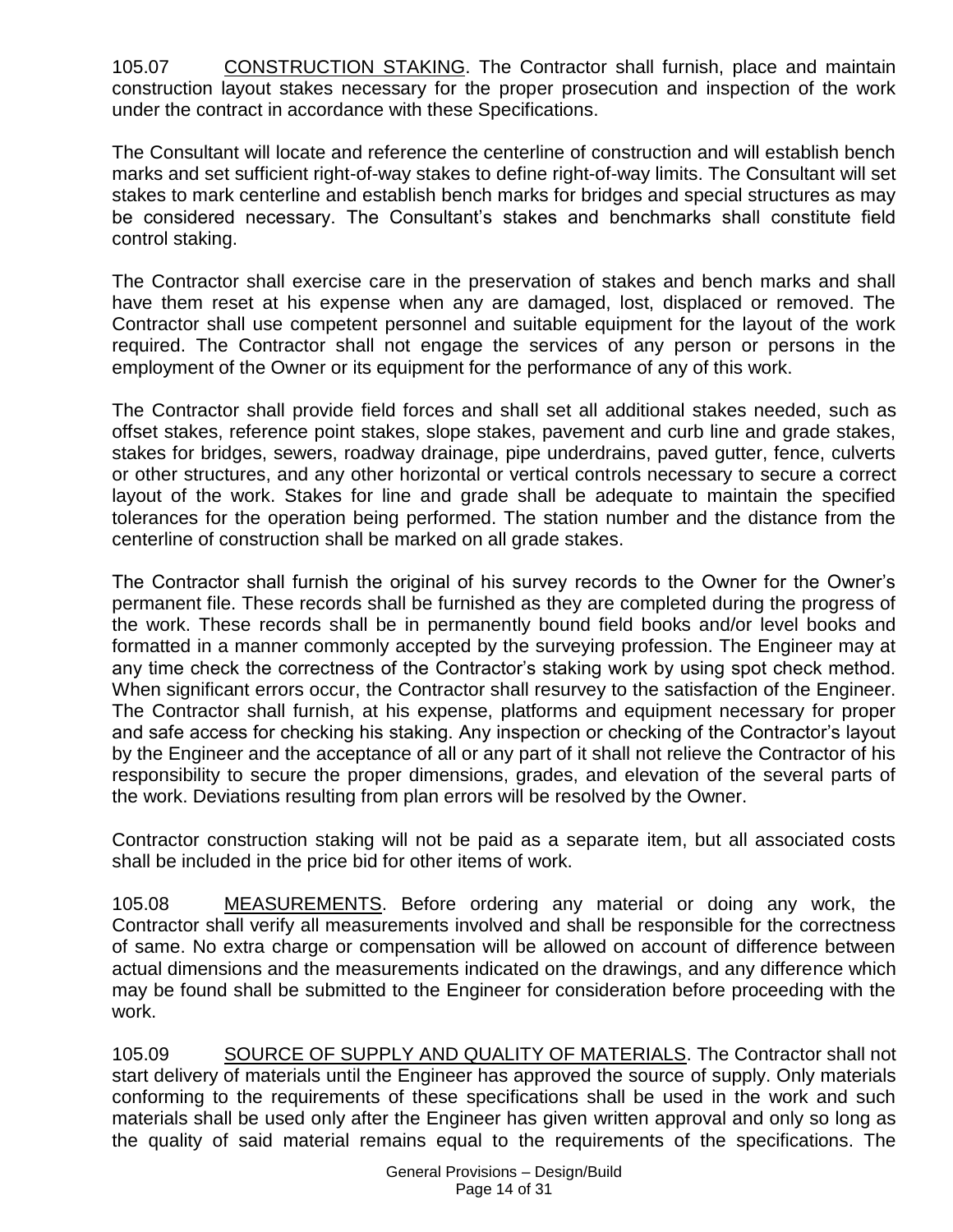Contractor shall furnish approved materials from other sources, if, for any reason, the product from any source at any time before commencing or during the prosecution of the work proves unacceptable. After approval, any material which has become mixed with or coated by dirt or any other foreign substances during its delivery and handling shall not be used in the work.

105.10 MATERIALS AND WORKMANSHIP. The Contractor shall submit samples of materials, finish, appliances, etc., when required by the Engineer, and all such samples must be approved by the Engineer in writing before the work is executed and all work shall conform in all respects to the approved samples. Any work which does not conform to the approved samples will be rejected, and shall be removed and replaced by work that does so conform.

105.11 SAMPLES AND TESTS OF MATERIALS. Where, in the opinion of the Engineer or called for in the specifications, tests of materials are necessary, such tests shall be made by, and at the expense of the Contractor, unless otherwise provided. Tests, unless otherwise specified, are to be made in accordance with the latest standard methods of the American Society for Testing Materials. The Contractor shall provide such facilities as the Engineer may require for collecting and forwarding samples and shall not use the materials represented by the samples until test results have been approved by the Engineer.

The Contractor in all cases shall furnish the required samples without charge.

# 105.12 CONTRACTOR'S QUALITY CONTROL

- (a) Contractor shall be responsible for all Quality Control necessary to ensure compliance with these specifications and any manufacturer's requirements. Contractor's Quality Control shall include testing, documentation, and daily diaries, with copies to the Engineer. All associated costs for Contractor's Quality Control shall be included in the price bid for other items.
- (b) The Contractor must show proof that all employees associated with this project shall have been employed by the Contractor for a period not less than six (6) months, unless waived by the Engineer.

105.13 STORAGE OF MATERIALS. Materials shall be stored so as to insure the preservation of their quality and fitness for the work. They shall be placed on wooden platforms or other hard, clean surfaces and not on the ground, and shall be placed under cover when directed. Stored materials shall be located so as to facilitate prompt inspection.

105.14 INSPECTION. The Contractor shall furnish the Engineer with every reasonable facility for ascertaining whether or not the work as performed is in accordance with the requirements and intent of the plans and specifications. If the Engineer requires, the Contractor shall at any time before acceptance of the work, remove and uncover such portions of the finished work as may be directed, for inspection. After inspection, the Contractor shall restore said portions of the work to the condition required by the specifications.

Should the work thus exposed on examination prove acceptable the cost of uncovering or removing and the replacing of the covering or making good the parts removed will be paid for as "Extra Work". Should the work so exposed or examined prove unacceptable, the cost of covering or removing and the replacing of the covering or making good of the parts removed shall be at the Contractor's expense. When ample notice of the intention to complete or cover up the work was not given by the Contractor to the Engineer, then the cost of the uncovering or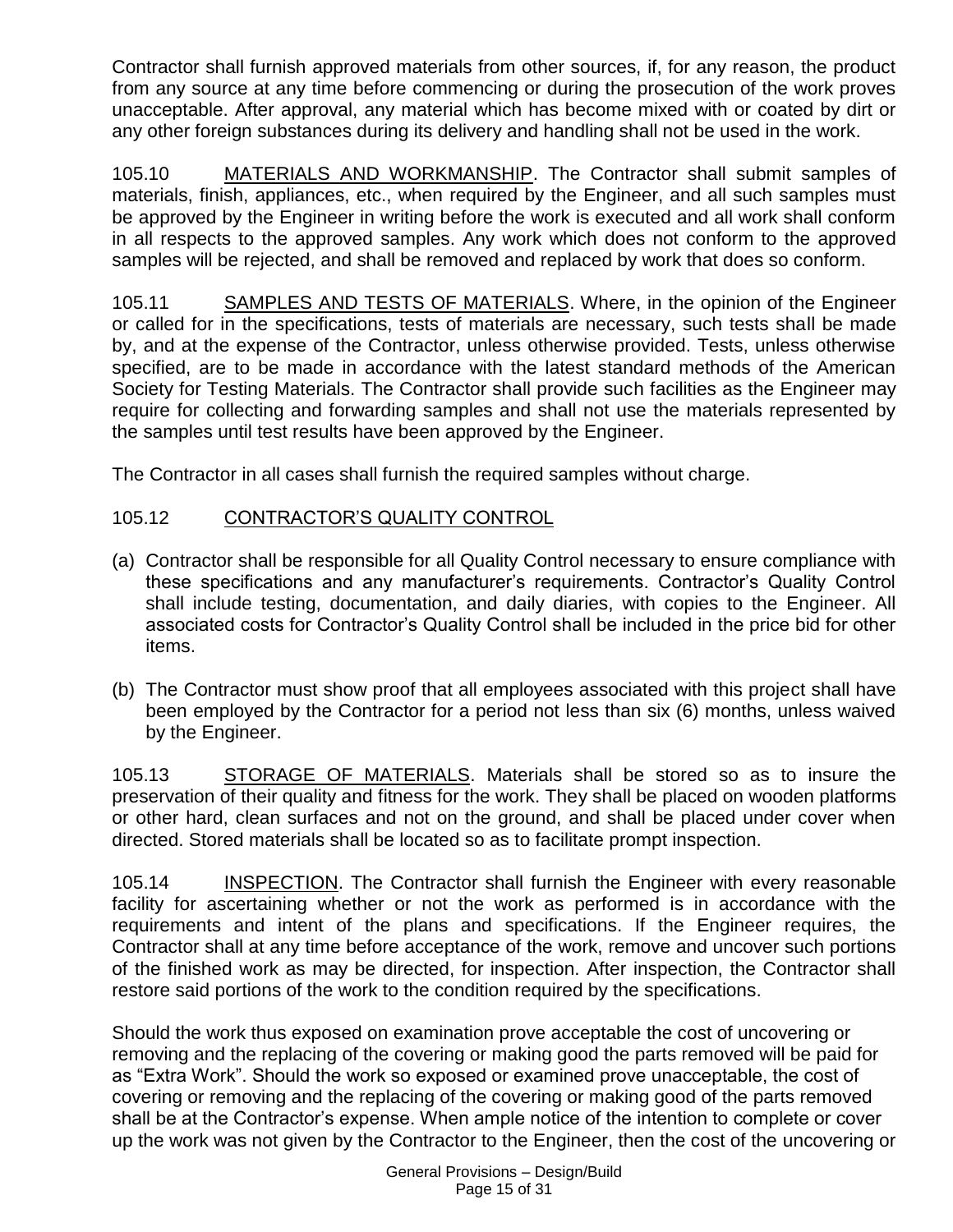removing and the replacing of the covering or making good of the parts removed shall be borne by the Contractor regardless of whether or not the work examined proved acceptable or unacceptable. Any work provided or materials used without suitable supervision or inspection by the Engineer may be ordered removed and replaced at the Contractor's expense.

105.15 REMOVAL OF DEFECTIVE AND UNAUTHORIZED WORK All work which has been rejected or condemned shall be repaired, or, if it cannot be satisfactorily repaired, it shall be removed and replaced at the Contractor's expense. Defective materials shall be removed immediately from the site of the work.

Work provided without lines and grades having been given, work provided beyond the lines or not in conformity with the grades shown on the plans or as given, save as herein provided; work provided without written authority and prior agreement in writing as to prices, will be provided at the Contractor's risk and will be considered unauthorized, and, at the option of the Engineer may not be measured and paid for and may be ordered removed at the Contractor's expense.

Upon the failure of the Contractor to satisfactorily repair or to remove and replace, if so directed, any rejected, unauthorized or condemned work or materials immediately after receiving notice from the Engineer, the Engineer shall, after giving written notice to the Contractor, have the authority to cause unauthorized work to be removed and to deduct the cost thereof from any compensation to become due to the Contractor. If the Engineer and Owner deem it inexpedient to correct work injured or done not in accordance with the contract, an equitable deduction from the contract price may be made therefor.

105.16 CORRECTION OF WORK AFTER FINAL PAYMENT. Neither the final certificate nor payment nor any provision in the Contract Documents shall relieve the Contractor of responsibility for faulty materials or workmanship and, unless otherwise specified, he shall remedy any defects due thereto and pay for any damage to other work resulting therefrom, which shall appear within a period of one year from the date of substantial completion. The Owner shall give notice of observed defects with reasonable promptness.

105.17 FINAL INSPECTION. The Engineer shall make final inspection of all work included in the contract or any portion thereof as soon as practicable after the work is completed and ready for acceptance. If the work is not acceptable to the Engineer at the time of such inspection, he shall inform the Contractor as to the particular defects to be remedied before the final acceptance can be made.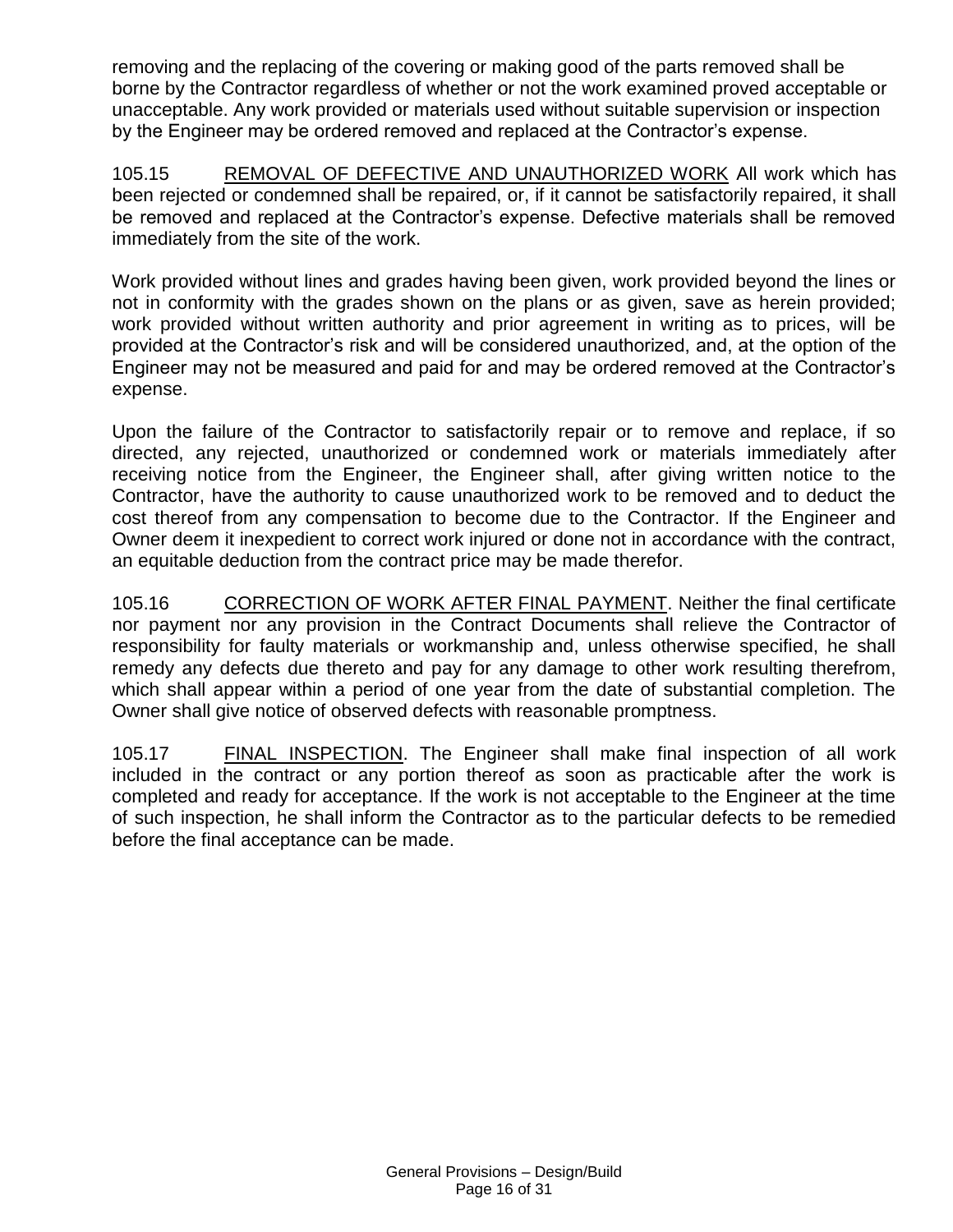### **SECTION 106 LEGAL RELATIONS AND RESPONSIBILITY TO THE PUBLIC**

106.01 LAWS TO BE OBSERVED. The Contractor shall, at all times, observe and comply with all Federal and State laws and City ordinances and regulations which in any manner affect the conduct of the work and shall observe and comply with all orders and decrees which exist at the present or which may be enacted later, of bodies or tribunals having jurisdiction or authority over the work, and no plea of misunderstanding or ignorance thereof will be considered. The Contractor and his surety shall defend, indemnify and save harmless the City and all its officers, agents, employees and servants against any claims or liability arising from or based on the violation of any such law, ordinance, regulation, order or decree, whether by himself or his employees.

106.02 PERMITS AND LICENSES. The Contractor shall procure all permits and licenses, pay all charges or fees, and give all notices necessary and incidental to the due and lawful prosecution of the work.

106.03 PATENTED DEVICES, MATERIALS AND PROCESSES. If the Contractor is required or desires to use any design, device, material or process covered by letters patent or copyright, he shall provide for such use by suitable legal agreement with the patentee or owner. It is mutually understood and agreed that without exception the contract prices shall include all royalties or costs arising from patents, trademarks and rights in any way involved in the work. The Contractor and Surety shall defend, indemnify and save harmless the Owner and all its officers, agents and employees from all suits, actions or claims of any character, name and description brought for or on account of infringement or alleged infringement by reason of the use of any such patented design, device, material or process or any trademark or copyright used in connection with the work agreed to be performed under this contract, and shall indemnify the Owner for any cost, expense or damage which it may be obliged to pay by reason of any action or actions, suit or suits which may be commenced against the Owner for any such infringement or alleged infringement at any time during the execution or after the completion of the work contracted for herein, It is mutually agreed that the Owner may give written notice of any such suit to the Contractor, and thereafter the Contractor shall attend to the defense of the same and save and keep harmless the Owner from all expense, counsel fees, cost liabilities, disbursements, recoveries, judgments and executions in any manner growing out of, pertaining to or connected therewith.

106.04 SANITARY PROVISIONS. The Contractor shall establish and enforce among his employees such regulations in regard to cleanliness and disposal of garbage and waste as will tend to prevent the inception and spread of contagious or infectious diseases and to effectively prevent the creation of a nuisance about the work or any property, either public or private and such regulations as are required by the Engineer shall be put into effect immediately by the Contractor. Contractor shall strictly comply with all sanitary laws and regulations of the Owner and the State of Oklahoma.

106.05 PUBLIC CONVENIENCE AND SAFETY. Materials stored about the work shall be so placed and the work shall at all times be so conducted as to cause no greater obstruction of the traveling public than is considered necessary by the Engineer. The Contractor shall make arrangements satisfactory to the Engineer for handling traffic. Sidewalks must not be obstructed unless by special permission of the Engineer. Neither the materials excavated nor the construction materials or plant used in the construction of the work shall be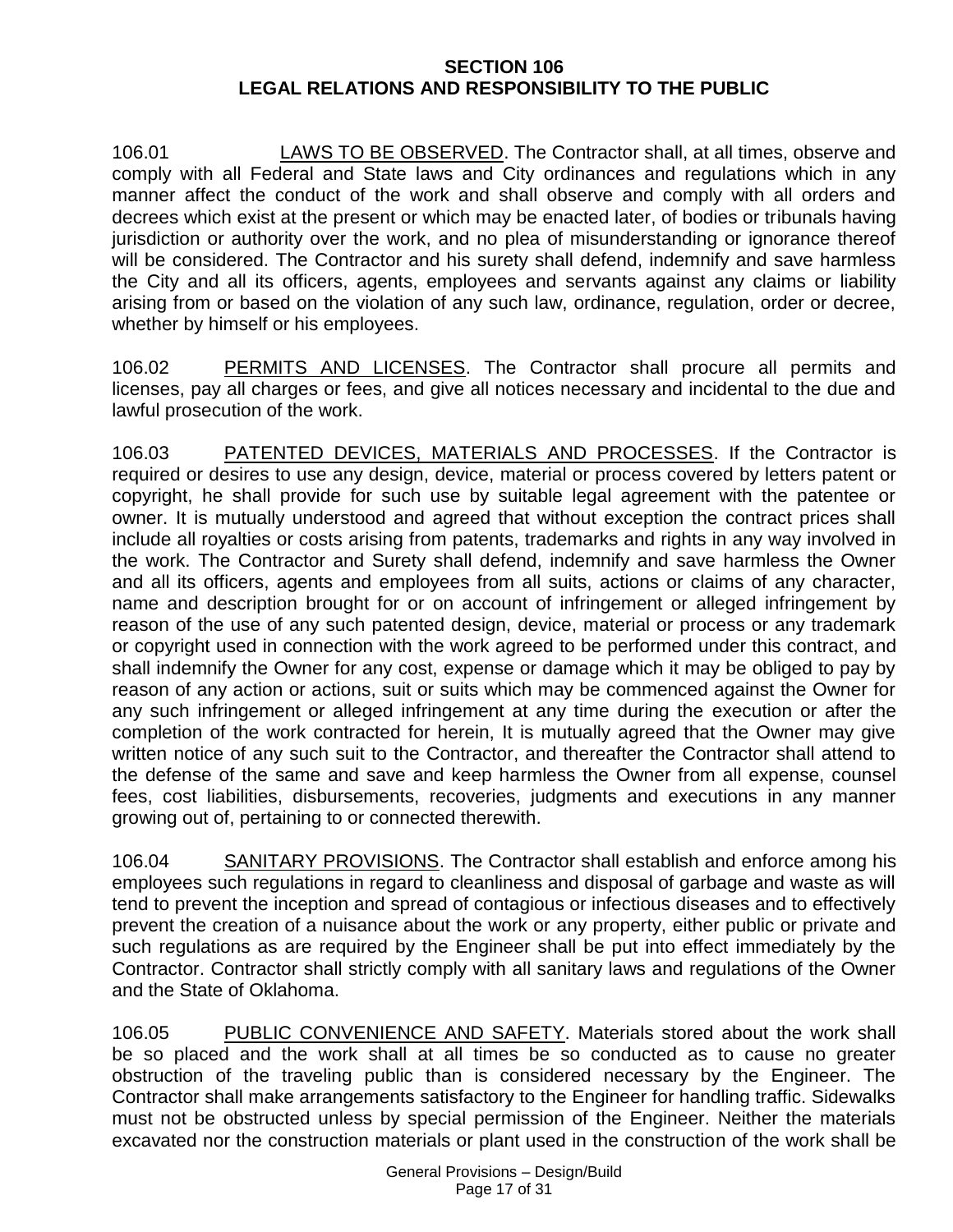placed so as to endanger the work or prevent free access to all fire hydrants, water valves, gas valves, manholes for electric, telephone, telegraph or traffic signal conduits, sewers or fire alarm or police call boxes in the vicinity. The Owner reserves the right to remedy any neglect on the part of the Contractor as regards the public convenience and safety which may come to its attention, after twenty-four (24) hours notice in writing to the Contractor, save in cases of emergency when it shall have the right to remedy any neglect without notice and, in either case, the cost of such work done by the Owner shall be deducted from monies due or to become due the Contractor. The Contractor shall notify the Public Works Director a minimum of 24 hours before any street is closed or obstructed and shall keep any street or streets in condition for unobstructed use by fire and other emergency apparatus, as much as is practical.

Where the Contractor is required to construct temporary culverts or bridges or make other arrangements for crossings over ditches or streams, his responsibility for accidents shall include the roadway approaches as well as the structures of such crossings.

Contractor shall give written notice to all residents/occupants/businesses that may be affected by the work (e.g. water disruption, street closure, sewer jet cleaning). Said written notice shall be delivered no less than 48 hours, nor more than 2 weeks prior to the start time of the disruption.

The written form may be "door hangars", but in any event shall be submitted to and approved by the Engineer prior to use. At a minimum the form shall contain:

- Project ldentification
- Contractor Name, address, Telephone Number
- Type of Construction
- Reason for affecting or disrupting service and duration of such

106.06 PRIVILEGES OF CONTRACTOR IN STREETS, ALLEYS, OR RIGHTS-OF-WAY. For the performance of the contract, the Contractor will be permitted to occupy such portions of streets or alleys, other public places or other rights-of-way as provided for in the ordinances of the City, as shown on the plans or as permitted by the Engineer. A reasonable amount of tools, materials and equipment for construction may be stored in such space but not more than is necessary to avoid delay in the construction. Excavated and waste materials shall be piled or stacked in such a way as not to interfere with spaces that may be designated to be left free and unobstructed, nor inconvenience occupants of adjoining property. Other contractors of the Owner may, for all purposes required by their contracts, enter upon the work and premises used by the Contractor, and the Contractor shall give to other contractors of the Owner, all reasonable facilities and assistance for the completion of the adjoining work. Any additional grounds desired by the Contractor for his use shall be provided by him at his own expense.

106.07 RAILWAY CROSSINGS. When the work encroaches upon the right-of-way of any railway, the Owner will secure for the Contractor, all the necessary contracts, easements or authority to enter upon such right-of-way for the prosecution and completion of the work. Where railway tracks are to be crossed, the railway company, if it elects to do so, may construct the necessary bridges, trestles, cribs or other structures for the safe operation of trains or cars across any excavation during the time of construction of the work, and the cost of construction of such bridges, trestles, cribs or other structures shall be paid to the railway company by the Contractor together with the necessary cost of any supervision or other incidental expenses which may be required by the railway company while the work is in progress on the right-of-way of the railway company, and all such costs shall be taken into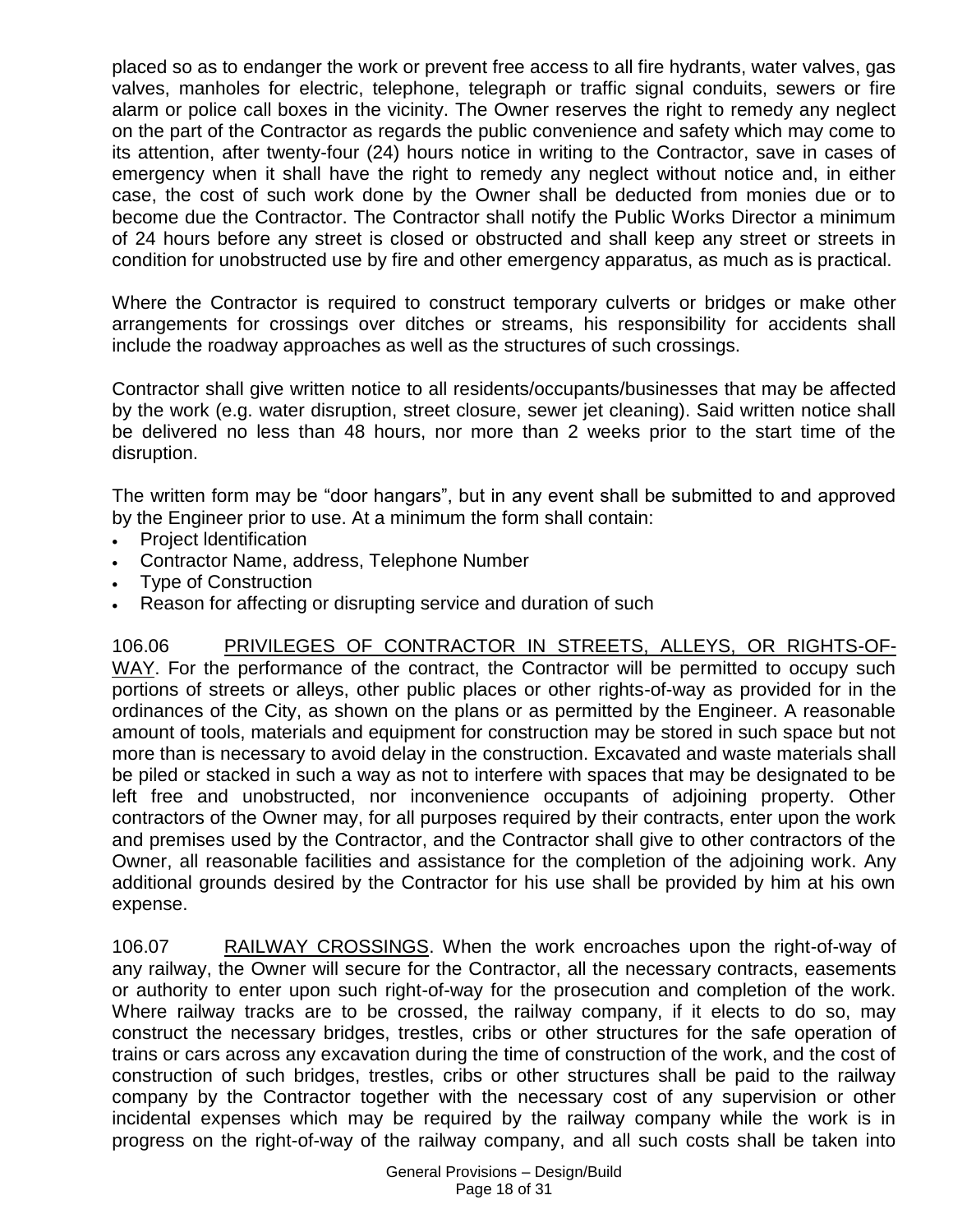consideration by the Contractor in submitting proposals. The Contractor shall take such special precautions for the safety of the work and the traveling public as may be necessary by sheeting, bracing and thoroughly supporting the sides of any excavation and supporting and protecting any adjacent structures.

106.08 BARRICADES AND WARNING SIGNS. Where work is carried on, in or adjacent to any street, alley, or public place, the Contractor shall furnish and erect such barricades, fences, lights, signs and other appurtenances in accordance with the MUTCD and OSHA requirements. The Contractor shall take such precautionary measures for the protection of persons or property and of the work as are necessary. Failure to comply with this requirement may result in the Engineer discontinuing or suspending the work until the Contractor shall have provided the necessary protection.

The Contractor's responsibility for the maintenance of barricades, signs and lights and protection of the work shall not cease until the project shall have been accepted by the Owner.

106.09 USE OF EXPLOSIVES. Should the Contractor elect to use explosives to loosen rock or for any other purpose in the prosecution of the work, he shall obtain the required permits and the written permission of the Engineer before any blasting is done, but neither the issuance of said permits, the granting of said permission nor any other act, requirement or condition contained in the specifications, nor any order, direction or approval given by the Engineer or any other official or employee of the Owner shall be construed as requiring or directing the use of any explosives or as accepting any liability for any injury or damage to persons or property resulting from such usage. No blasting shall be done unless an Inspector is present and the Contractor shall notify the City Code Enforcement Division when he is ready to begin any blasting work. All necessary precautions shall be taken by the Contractor as required by the ordinances of the City or the laws of the State of Oklahoma relative to blasting and the necessary provisions shall be made for the protection of the new work and all blasting shall be so conducted as not to endanger persons or property. Only sufficient quantity of explosives necessary for the immediate day's work shall be kept on hand by the Contractor. Storage of caps, exploders and explosives shall be done strictly in compliance with the orders of the Engineer and the ordinances of the City. The Contractor shall be responsible for and shall make good any damage caused by blasting or accidental explosions.

The Contractor shall notify the proper representatives of any public service corporation, any company or individual, not less than forty-eight (48) hours in advance of any blasting which might cause damage to their or his property along or adjacent to the work. Wherever explosives are stored, they shall be kept in a safe, secure manner and all storage places shall be plainly marked "Dangerous Explosives", and shall be under the care of a competent watchman at all times.

106.10 PROTECTION AND RESTORATION OF PROPERTY. The Contractor shall not enter upon private property for any purpose without first obtaining permission and he shall be responsible for the preservation of and shall use every precaution necessary to prevent damage to all trees, fences, culverts, bridges, pavements, driveways, sidewalks, etc., to all water, sewer, gas or electric lines or appurtenances thereof and to all other public or private property along or adjacent to the work. The Contractor shall notify the proper representatives of any public service corporation, and company or any individual, not less than twenty-four (24) hours in advance of any work which might damage or interfere with the operation of their or his property, along or adjacent to the work. He shall be responsible for all damage or injury to property of any character resulting from any act, omission, neglect, or misconduct in the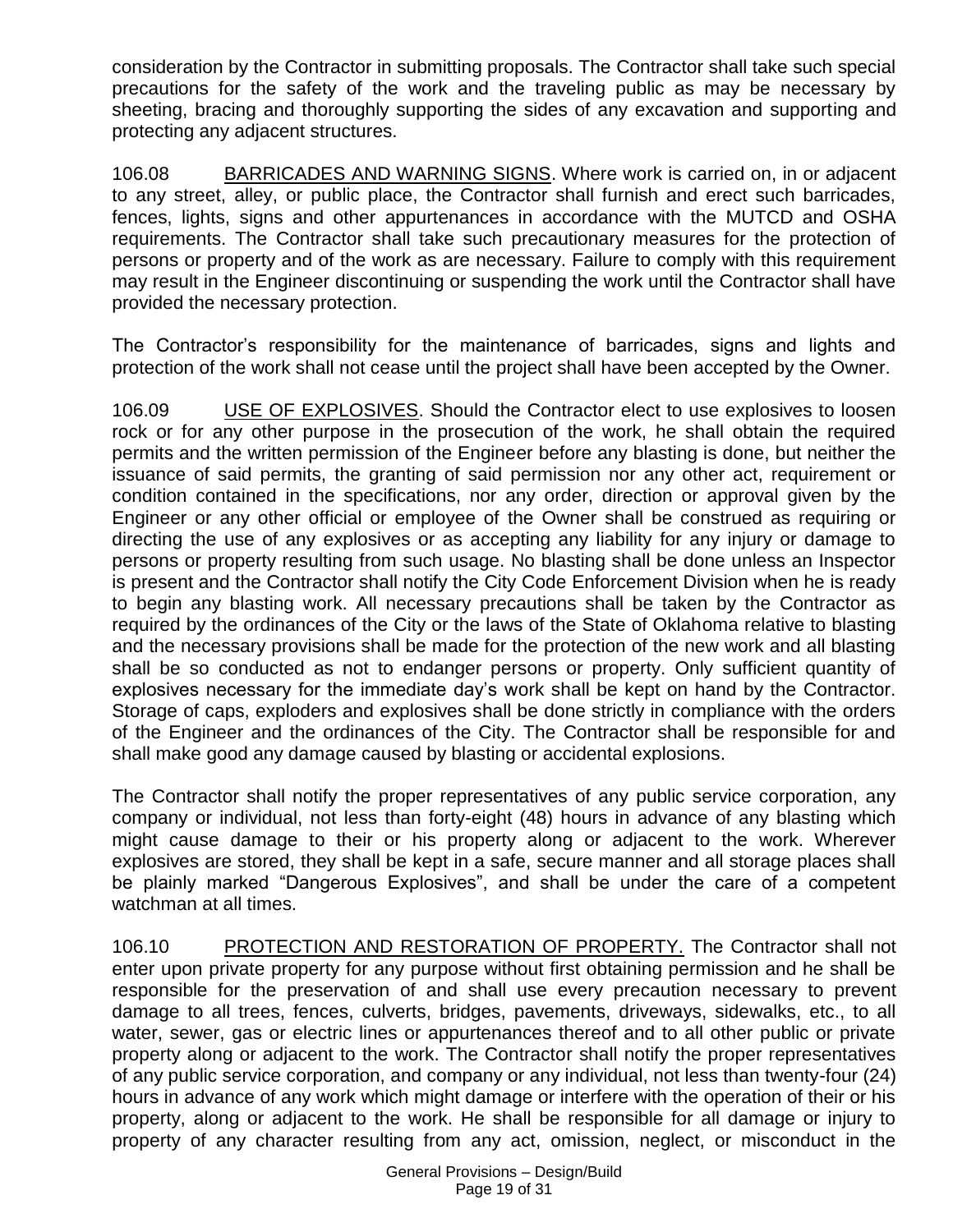manner or method of executing the work or due to his non-execution of the work, or at any time due to defective work or materials, and said responsibility shall not be released until the work shall have been completed and accepted. When any direct or indirect damage or injury is done to public or private property on account of any act, omission, neglect or misconduct in the execution of the work or in consequence of the non-execution thereof on the part of the Contractor, he shall restore at his expense such property to a condition similar or equal to that existing before such damage or injury was done, by repairing, rebuilding or otherwise restoring, or he shall make good such damage for injury in an acceptable manner.

In case of the failure on the part of the Contractor to restore such property or make good such damage or injury, the Owner may, upon forty-eight (48) hours written notice, under ordinary circumstances, and without notice when a nuisance or hazardous condition results, proceed to repair, rebuild or otherwise restore such property as may be determined necessary and the cost thereof will be deducted from any monies due or to become due the Contractor under his contract.

106.11 PROTECTION AND PRESERVATION OF LAND MONUMENTS AND PROPERTY-LINE MARKS. The Contractor shall protect carefully from disturbance or damage all land monuments and iron pins or other markers which establish property lines, provided that where such monuments or markers must, of necessity, be disturbed or removed in the performance of the contract, the Contractor shall first give ample notice to the Engineer, so that he may witness or reference in such monuments or markers. Should the Contractor disturb, remove or damage any established land monument or property line mark without first giving the Engineer ample notice, the Engineer may, at his option deduct the cost of reestablishing such monuments or markers from any monies due to become due the Contractor.

106.12 RESPONSIBILITY FOR DAMAGE CLAIMS. The Contractor and his surety shall defend, indemnify and save harmless the Owner and all its officers, agents and employees from all suits, actions or claims of any character, name and description brought for or on account of any injuries or damages received or sustained by any person or persons or property by or from the said Contractor or his employees or by or in consequence of any negligence in safeguarding the work or through the use of unacceptable materials in constructing the work or by or on account of any act or omission, neglect or misconduct of said Contractor or by or on account of any claim or amounts arising or recovered under the Workmen's Compensation Law or any other law, ordinance, order or decree, and so much of the money due the said Contractor under and by virtue of his contract as shall be considered necessary by the Owner may be retained for the use of the Owner, or in case no money is due, his surety shall be held until such suit or suits, action or actions, claim or claims for injury or damages as aforesaid shall have been settled and satisfactory evidence to the effect furnished to the Owner.

106.13 CONTRACTOR'S CLAIM FOR DAMAGES. Should the Contractor claim compensation for any alleged damage by reason of the acts or omissions of the Owner, he shall within ten (10) days after the sustaining of such damage, make a written statement to the Engineer, setting out in detail the nature of the alleged damage. On or before the 25th day of the month succeeding that in which any such damage is claimed to have been sustained, the Contractor shall file with the Engineer an itemized statement of the details and amount of such damage, and upon request shall give the Engineer access to all books of accounts, receipts, vouchers, bills of lading and other books or papers containing any evidence as to the amount of such damage. Unless such statement shall be filed as thus required, the Contractor's claim for compensation shall be waived and he shall not be entitled to payment on account of any such damage.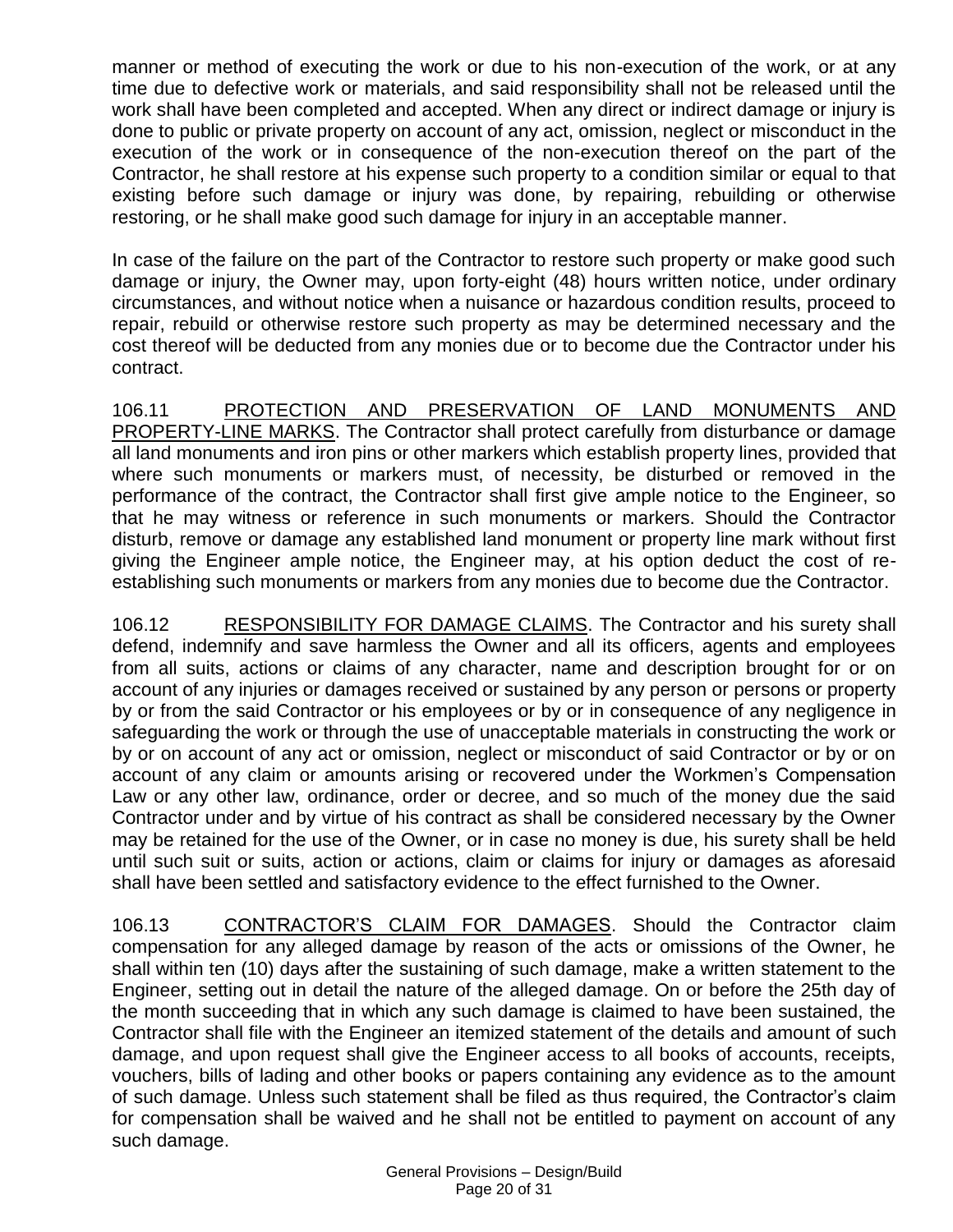106.14 PUBLIC UTILITIES AND PUBLIC PROPERTY. In the event it is necessary to change or move the property of any owner of a public utility, such owner will, upon proper application by the Contractor, be notified by the Engineer to change or move such property within a specified time, and the Contractor shall not interfere with such property until ordered to do so by the Engineer. The right is reserved to the owner of public utilities to enter upon the limits of the contract for the purpose of making such repairs or changes of their property that may be necessary by performance of the contract. The Owner shall have the privilege of entering upon the limits of the contract for the purpose of repairing or relaying sewer and water lines and appurtenances, repairing culverts or storm drains, and for making other repairs, changes or extensions to any utilities.

The Contractor shall provide all notices to the ONE-OKIE system prior to excavating, in accordance with State law.

106.15 TEMPORARY SEWER AND DRAIN CONNECTIONS. When existing sewers have to be taken up or removed, the Contractor at his own expense shall provide and maintain temporary outlets and connections for all private or public drains, sewers or sewer, inlets. He shall also take care of all sewage and drainage which will be received from these drains, sewers and sewer inlets, and for this purpose he shall provide and maintain at his own expense adequate pumping facilities and temporary outlets or diversions. He shall construct such troughs, pipes or other structures necessary and be prepared at all times to dispose of drainage and sewage received from these temporary connections until such time as the permanent connections are built and in service. The existing sewers and connections shall be kept in service and maintained under the contract, save where specified or ordered to be abandoned by the Engineer. All water or sewage shall be disposed of in a satisfactory manner so that no nuisance is created and that the work under construction will be adequately protected.

106.16 ARRANGEMENT AND CHARGE FOR POTABLE WATER FURNISHED BY THE OWNER. If the Contractor desires to use Owner water he shall pay the rate established by City ordinances for such service and he shall make complete and satisfactory arrangements with the Water Department for so doing. Meters will be used and the Contractor shall deposit the cost of the water meter with the Water Department and will pay for all repairs and maintenance of the meter for the period which he has the meter in use or in his possession.

106.17 USE OF FIRE HYDRANTS. The Contractor or his employees shall not open, turn off, interfere with, attach pipe or hose to or connect anything with any fire hydrant, stop valve or stop cock or tap any water main belonging to the Owner, unless duly authorized to do so by the Water Department.

106.18 USE OF A SECTION OR PORTION OF THE WORK. Whenever in the opinion of the Engineer any portion of the work or any structure is in suitable condition it may be put into use by the written order of the Engineer and such usage shall not be held to be in any way acceptance of said work or structure or any part thereof or as a waiver of any of the provisions of these specifications or contract. Pending final completion and acceptance of the work, all necessary repairs and renewals on any section of the work so put into use, due to defective material or workmanship, to natural causes other than ordinary wear and tear or to the operations of the Contractor shall be performed by and at the expense of the Contractor.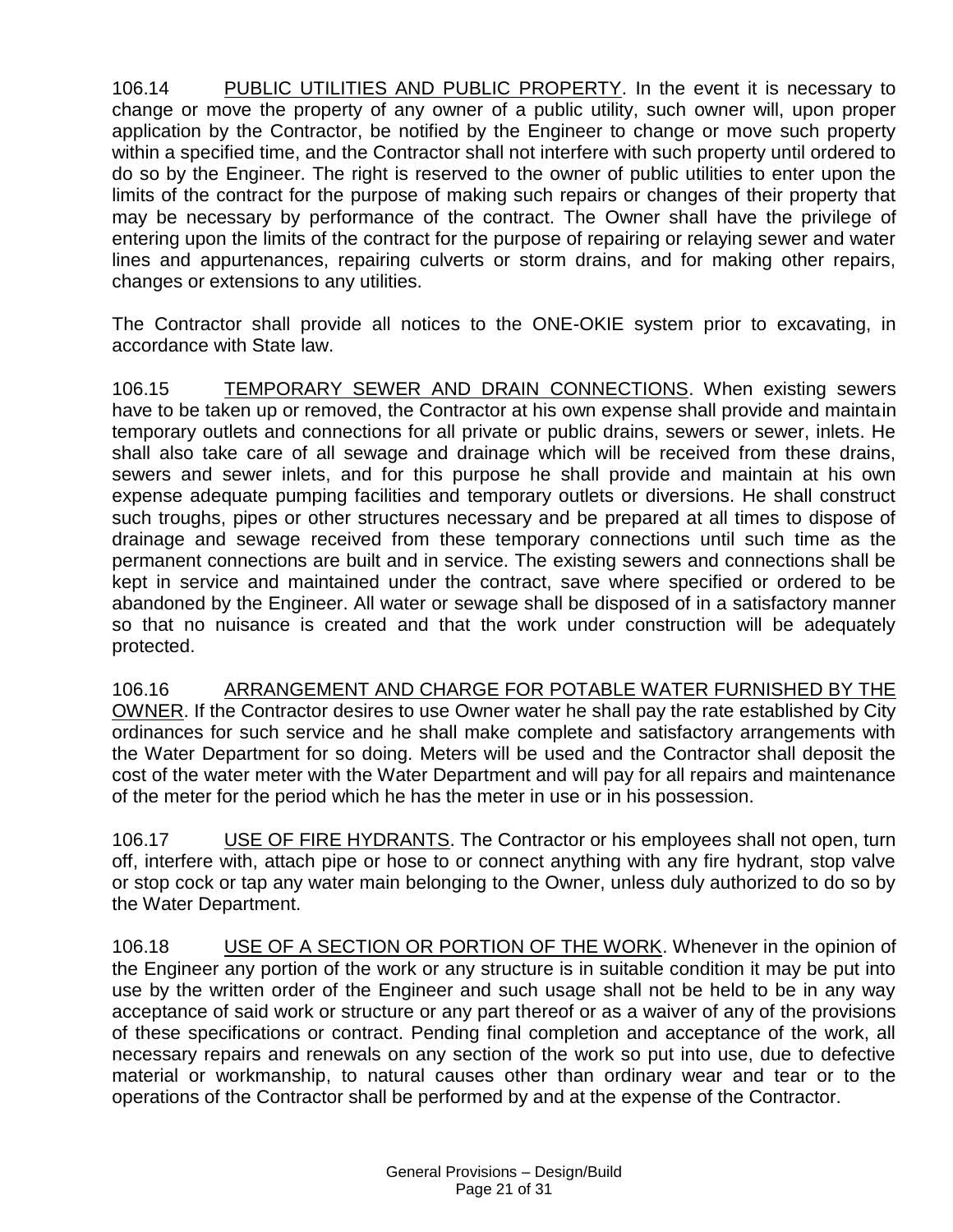106.19 CONTRACTOR'S RESPONSIBILITY FOR THE WORK. Until issuance of written acceptance by the Engineer as provided for in these specifications, the work shall be under the charge and care of the Contractor, and he shall take every necessary precaution to prevent injury or damage to the work or any part thereof by the action of the elements or from any other cause whatsoever, whether arising from the execution or from the non-execution of the work. The Contractor shall rebuild, repair, restore, and make good, at his own expense, all injuries or damage to any portion of the work occasioned by any of the above causes before acceptance.

106.20 PERSONAL RESPONSIBILITY OF PUBLIC OFFICIALS. In carrying out any of the provisions contained herein or in exercising any power or authority granted to him by the contract, there shall be no liability upon the Engineer or his authorized assistants, either personal or as officials of the Owner, it being understood that in such matters he acts as the agent and representative of the Owner.

106.21 WAIVER OF LEGAL RIGHTS. Inspection by the Engineer or by any of his duly authorized representatives, any order, measurement, or certificate by the Engineer, any order by the Owner for the payment of money, any payment for or acceptance of any work or any extension of time or any possession taken by the Owner, shall not operate as a waiver of any provision of the contract or any power therein provided. Any waiver of any breach of contract shall not be held to be a waiver of any other or subsequent breach. The Owner reserves the right to correct any error that may be discovered in any estimate that may have been paid and to adjust the same to meet the requirements of the contract and specifications. The Owner reserves the right to claim and recover by process of law sums as may be sufficient to correct any error or errors or make good any deficiency in the work resulting from such error or deficiency, dishonesty or collusion discovered in the work after the final payment has been made.

106.22 CONTRACTOR'S INSURANCE. The Contractor shall not commence work under this contract until he has obtained all insurance required under this specification and such insurance has been approved by the Owner, nor shall the Contractor allow any subcontractor to commence work on his subcontract until all similar insurance required for the subcontractor has been so obtained and approved.

# (a) WORKMEN'S COMPENSATION AND DEATH LIABILITY INSURANCE. The

Contractor shall secure and maintain during the life of this contract Workmen's Compensation Insurance as prescribed by the laws of the State of Oklahoma for all his employees employed at the site of the project. The Contractor shall require any subcontractor similarly to provide Workmen's Compensation and Employer's Death Liability insurance for all the latter's employees, unless such employees are covered by the protection afforded by the Contractor.

## (b) PUBLIC LIABILITY AND PROPERTY DAMAGE INSURANCE. The Contractor shall secure and maintain during the life of this contract such Public Liability and Property Damage Insurance as will protect the Owner, himself, and any subcontractor performing work covered by this contract, from claims for damages for personal injury, including accidental death, as well as from claims for property damages, which may arise from operations under this contract, whether such operations be by himself or by any subcontractor or by anyone directly or indirectly employed by either of them.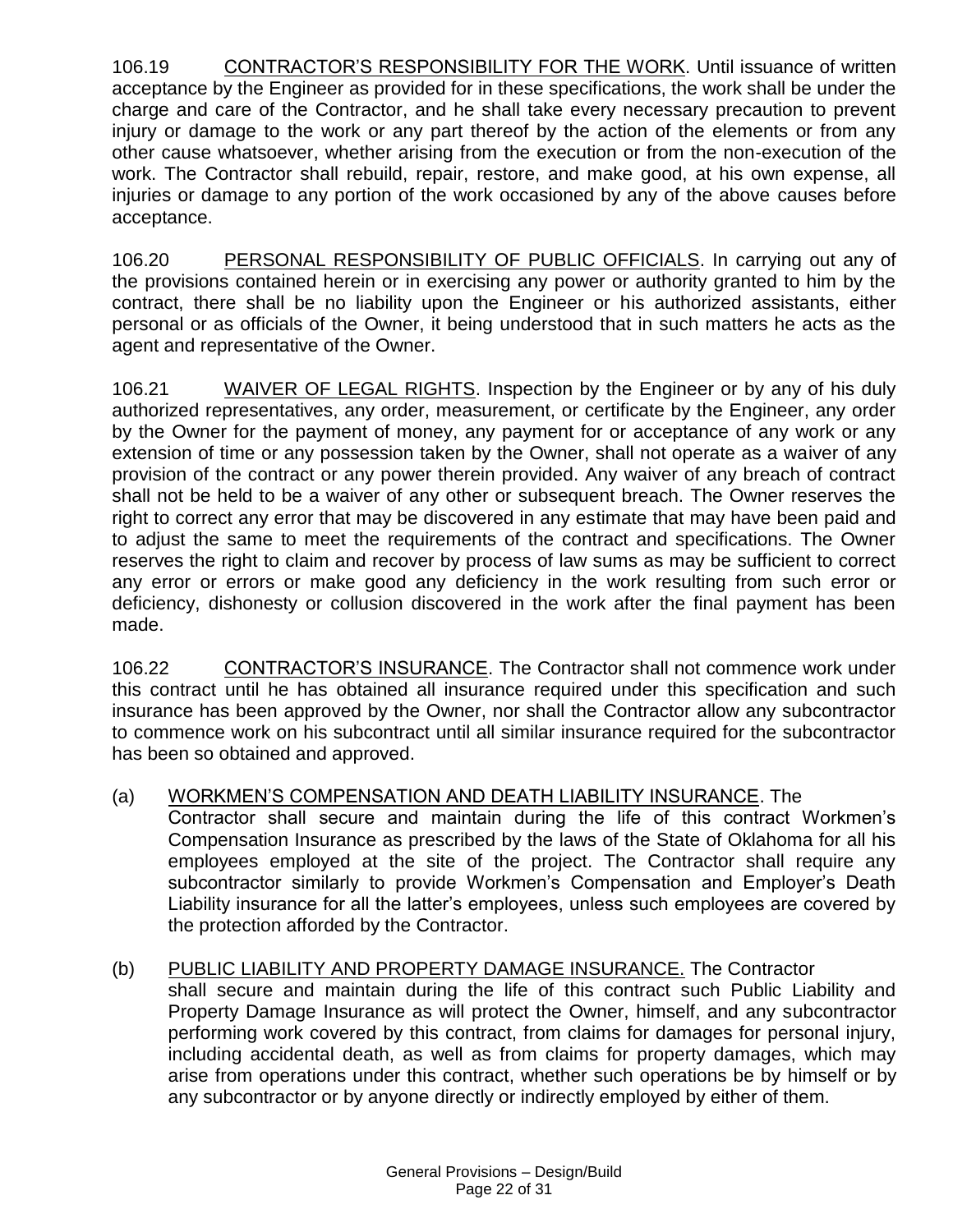(c) Contractor shall provide to the City a certificate of public liability insurance, a certificate of worker's compensation insurance, and automobile public liability insurance as follows:

Comprehensive Public Liability and Property Damage

Bodily Injury \$ 125,000 per individual \$1,000,000 in the aggregate per occurrence; Property Damage \$ 25,000 per occurrence \$ 125,000 in the aggregate

Worker's Compensation Insurance. Statutory limits as required by the laws of the State of Oklahoma, including employer's liability insurance with \$500,000 limit.

Automobile Public Liability Insurance

Bodily Injury \$ 125,000 per individual \$1,000,000 in the aggregate per occurrence

Public Liability Insurance in the amount of not less than fifty thousand dollars(\$50.000) for injuries, including accidental death, or one hundred thousand dollars(\$100.000) for one accident.

106.23 LIENS. Neither the final payment nor any part of the retained percentage shall become due until the Contractor, if required, shall deliver to the Owner a complete release of all liens arising out of this Contract, or receipts in full in lieu thereof and, if required in either case, an affidavit that so far as he has knowledge or information the releases and receipts include all the labor and material for which a lien could be filed; but the Contractor may, if any subcontractor refuses to furnish a release or receipt in full, furnish a bond satisfactory to the Owner, to indemnify him against any lien. If any lien remains unsatisfied after all payments are made, the Contractor shall refund to the Owner all monies that the latter may be compelled to pay in discharging such a lien, including all costs and a reasonable attorney's fee.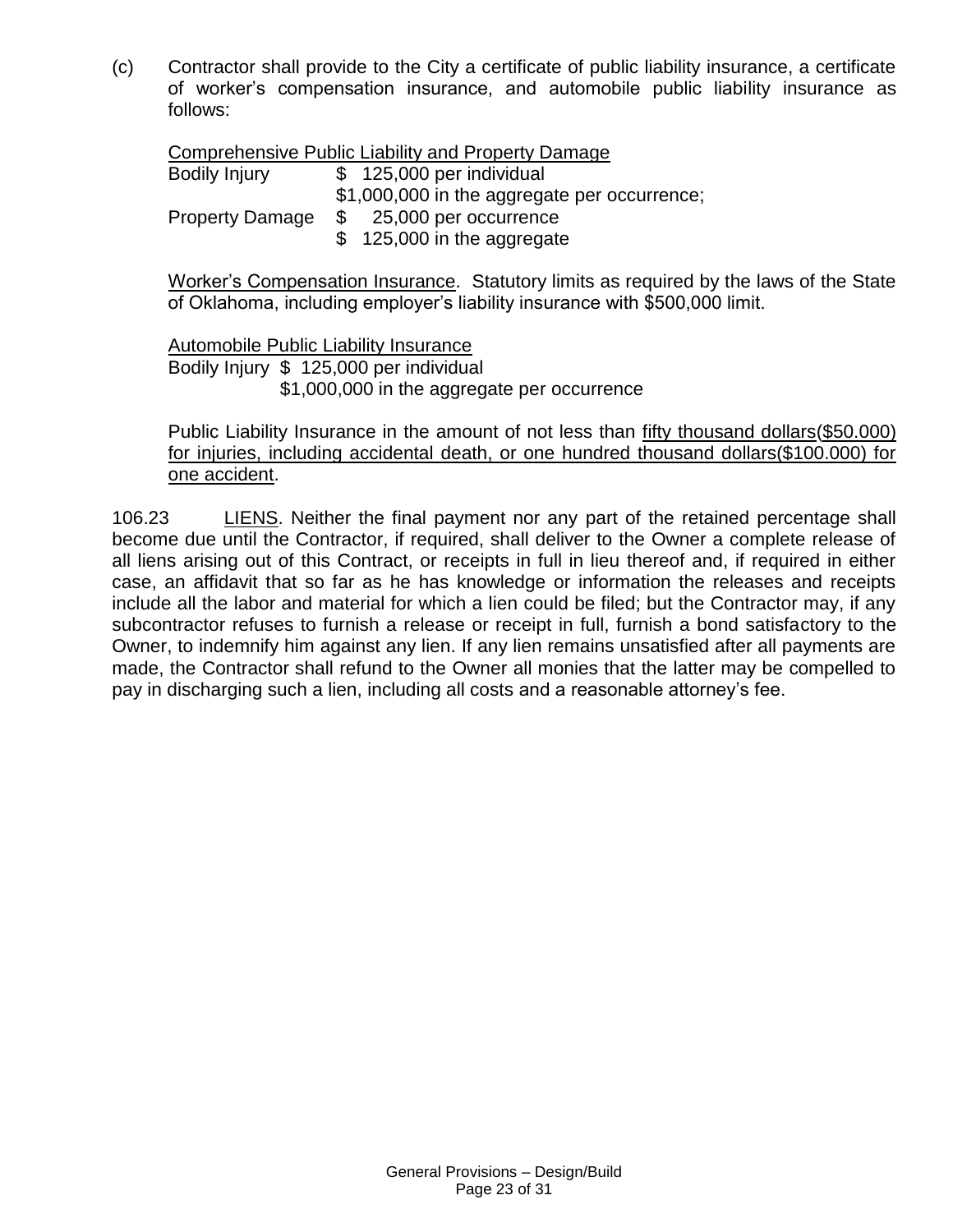## **SECTION 107 PROSECUTION AND PROGRESS**

107.01 SUBLETTING OF WORK. If the Contractor sublets the whole or any part of the work to be done under this contract, he will not under any circumstances be relieved of his responsibility and obligations. All transactions of the Engineer shall be with the Contractor. Subcontractors will be considered only in the capacity of employees or workmen and shall be subject to the same requirements as to character and competency. The Contractor shall at all times when work is in operation, be represented either in person or by a qualified superintendent or qualified designated representative.

The Contractor shall submit the name and address of any proposed subcontractor to the Engineer in writing prior to said subcontractor performing any of the work. The Contractor shall clearly list the types and amounts of work of the subcontractor.

107.02 ASSIGNMENT OF CONTRACT. The Contractor shall not assign, transfer, convey or otherwise dispose of the contract or his right, title, or interest in or to the same or any part thereof without the previous consent of the Engineer in writing, approved by the governing body of the Owner and concurred in by the Surety. If the Contractor does, without such previous consent, assign, transfer, convey, or otherwise dispose of the contract or of his right, title or interest therein or any part thereof to any person or persons, partnership, company, firm or corporation or by bankruptcy, voluntary or involuntary, or by assignment under the insolvency laws of any state, attempt to dispose of the contract or make default in or abandon said contract, then the contract may, at the option of the Owner, be revoked and annulled unless the Surety shall successfully complete said contract and any monies due or to become due under said contract shall be retained by the Owner as liquidated damages for the reason that it would be impractical and extremely difficult to determine the actual damages.

107.03 PROSECUTION OF WORK. The Contractor shall begin the work to be performed under the contract within the time limit stated in the advertisement, proposal and contract, and shall conduct the work in such a manner and with sufficient equipment, materials and labor as is necessary to insure its completion within the time limit set forth in the proposal and contract. Should the prosecution of the work for any reason be discontinued by the Contractor for an extended period of time, he shall notify the Engineer at least twenty-four (24) hours in advance of resuming operations.

107.04 PROJECT SCHEDULES. Within ten days after the effective date of the agreement, the Contractor shall submit to the Engineer for review a progress schedule indicating the times (number of days or dates) for starting and completing the various stages of the Work, including any milestones specified in the contract documents.

No progress payment shall be made to the Contractor until the schedules are submitted to and acceptable to the Engineer as provided below. The progress schedule will be acceptable to the Engineer as providing an orderly progression of the work to completion within any specified milestones and the contract times, but such acceptance will neither impose on the Engineer responsibility for the sequencing, scheduling or progress of the work nor interfere with or relive the Contractor from the Contractor's full responsibility therefor. The Contractor's schedule of Shop Drawing(s) and Sample submissions will be acceptable to the Engineer as providing a workable arrangement for reviewing and processing the required submittals.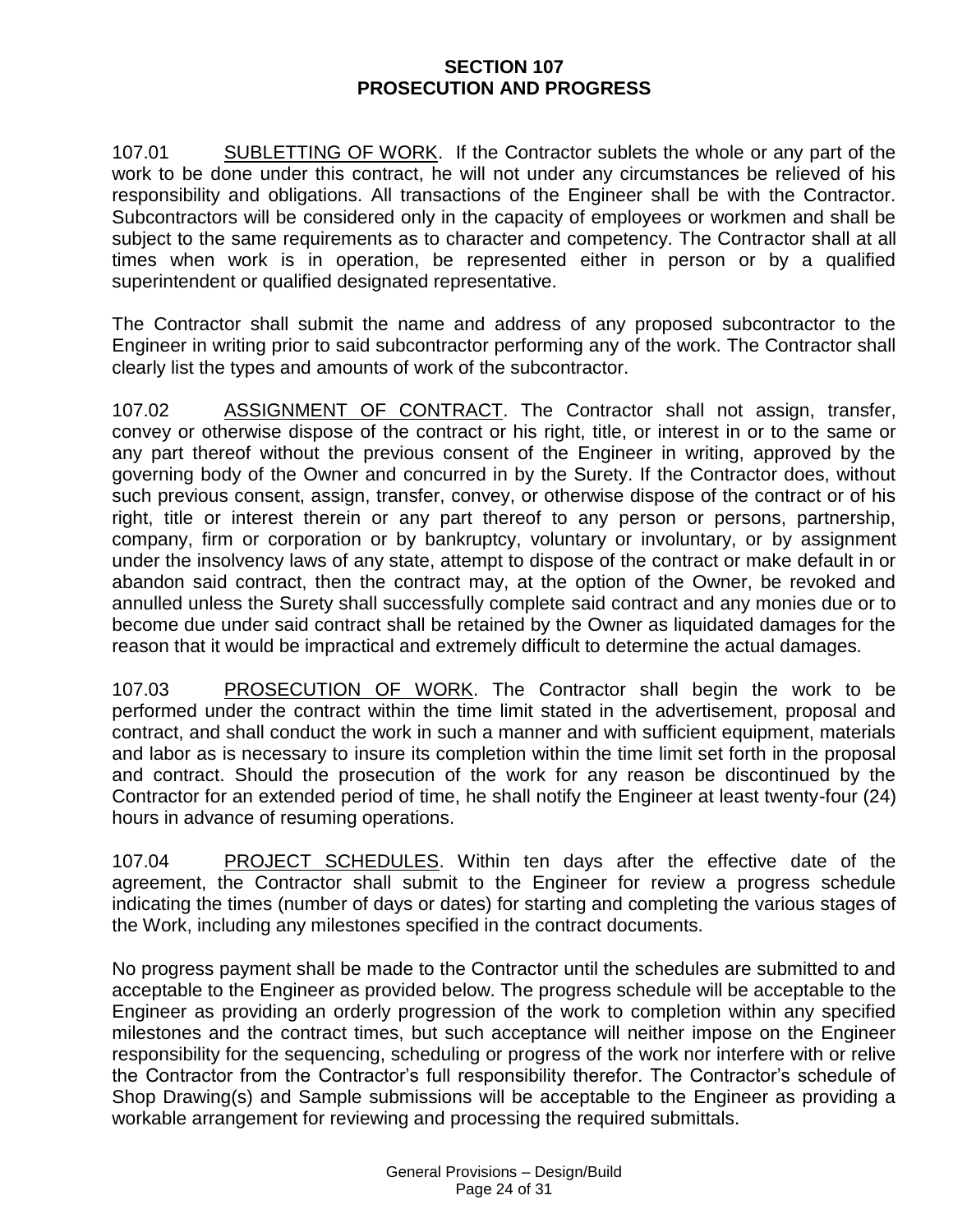107.05 LIMITATION OF OPERATIONS. The Contractor shall conduct his work so as to create a minimum amount of inconvenience to the public. At any time when in the judgment of the Engineer the Contractor has obstructed or closed or is carrying on operations on a greater portion of the site or public way than is necessary for the proper execution of the work, the Engineer may require the Contractor to finish sections on which work is in progress before work is started on any additional section.

107.06 CHARACTER OF WORKMEN AND EQUIPMENT. The Contractor shall employ such superintendents, foremen and workmen as are careful and competent, and the Engineer may require removal from the project of any person or persons employed by the Contractor, in, about or on the work who shall misconduct himself or be incompetent or negligent in the proper performance of his or their duties or neglect or refuse to comply with the directions of the Engineer, and such person or persons shall not be employed again thereon without the written consent of the Engineer. The Engineer may withhold all payments which are or may become due or may suspend the work until such orders are fulfilled.

All workmen shall have sufficient skill and experience to properly perform the work assigned them. All workmen engaged on special work or skilled work or in any trade shall have sufficient experience in such work to properly and satisfactorily perform it and operate the equipment involved, and shall make due and proper effort to execute the work in the manner prescribed in these specifications.

In the employment of labor, preference shall be given, other conditions being equal, to bona fide residents of the Owner or the area, but no other preference or discrimination among citizens of the United States shall be made.

The Contractor shall furnish such equipment as is considered necessary for the prosecution of the work in an acceptable manner and at a satisfactory rate of progress. All equipment, tools and machinery used for handling materials and executing any part of the work shall be operated and maintained in a satisfactory working condition in accordance with the equipment manufacturers' recommendations. Equipment on any portion of the work shall be such that no injury to the work or adjacent property will result from its use.

107.07 DAYS WORK WORKING HOURS. Work shall be performed only during regular and commonly accepted and prescribed working hours. No work shall be performed nights, Sundays or during City holidays unless authorized in writing.

107.08 TIME OF COMMENCEMENT AND COMPLETION. The Contractor shall commence work within the time specified in the advertisement, proposal and contract and the rate of progress shall be such that the whole work will be performed and the premises cleaned up in accordance with the contract, plans and specifications within the time limit, as stated in the contract, unless an extension of time is granted in the manner hereinafter specified.

107.09 EXTENSION OF TIME OF COMPLETION. If the Contractor finds it impossible, for reasons beyond his control, to complete the work within the Contract time as specified or as extended in accordance with the provisions of this Subsection, he may, at any time prior to the expiration of the Contract time as extended, make a written request to the Engineer for an extension of time setting forth therein the reasons which he believes will justify the granting of his request. The Contractor's plea that insufficient time was specified in the Proposal and the Contract or that previously unprotested time charges were incorrect shall not be grounds for an extension of time. If the Engineer finds that the work was delayed because of conditions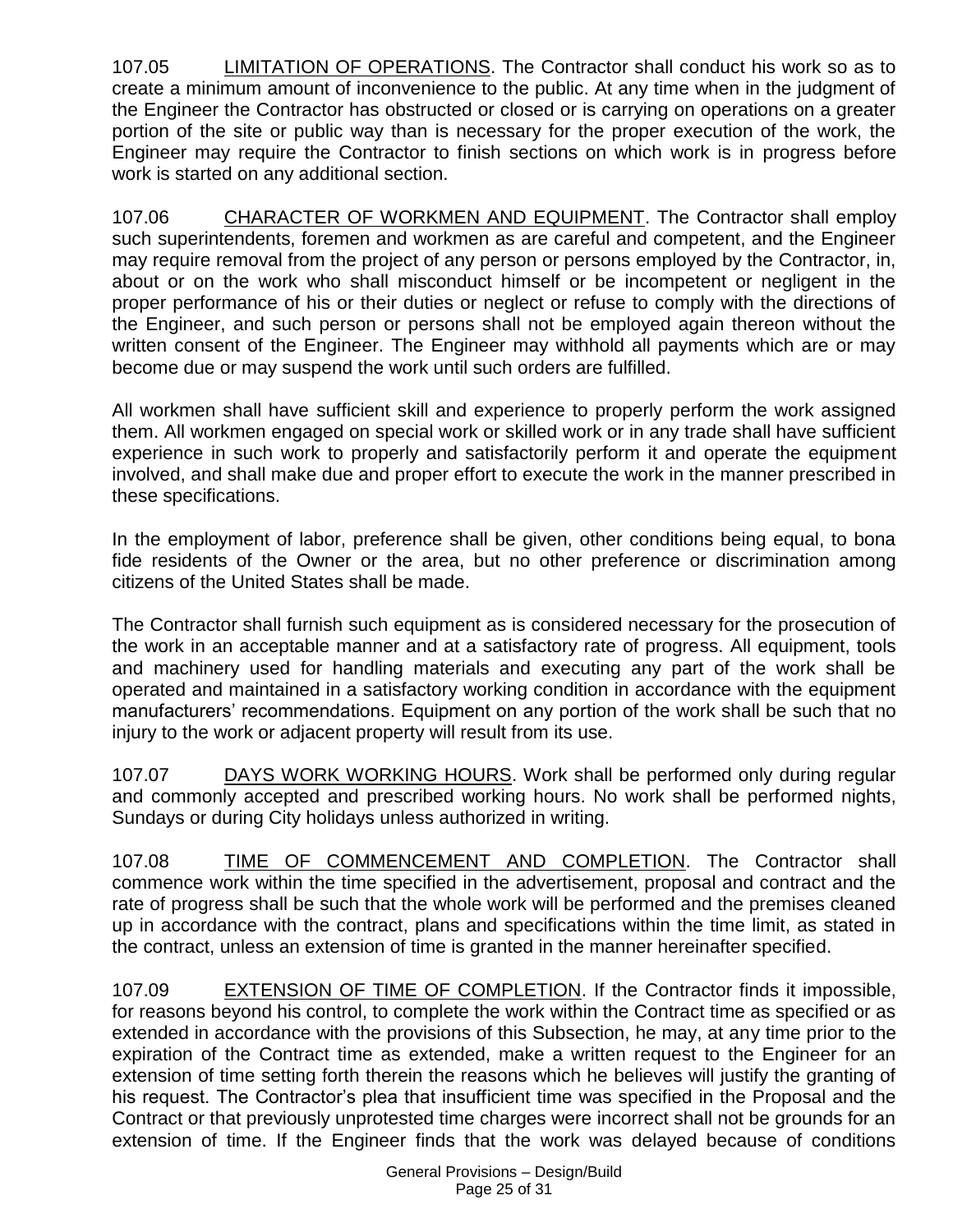beyond the control and without the fault of the Contractor, the Engineer may extend the time for completion in such amounts as the conditions justify. The extended time for completion shall be in full force and effect the same as though it were the original time for completion. Daily time charges will cease when the project is completed.

In adjusting the contract time for the completion of the project, all strikes, lockouts, unusual delays in transportation or any condition over which the Contractor has no control and also any suspensions ordered by the Engineer for causes not the fault of the Contractor shall be excluded from the computation of the contract time for completion of the work. If the satisfactory execution and completion of the contract should require work or materials in greater amounts or quantities than those set forth in the contract, then the contract time shall be increased in the same proportion as the cost of the original work No allowance shall be made for delays or suspension of the prosecution of the work due to the fault of the Contractor.

107.10 FAILURE TO COMPLETE WORK ON TIME. It is mutually agreed by Owner and Contractor that time is of the essence of this Contract and that Owner will suffer financial loss if the Work is not substantially complete within the time specified in the Contract, plus any extensions thereof allowed in accordance with Section 107.09 of these General Conditions. They also recognize the delays, expense and difficulties involved in proving, in a legal or arbitration proceeding, the actual loss suffered by Owner if the Work is not substantially complete on time. Accordingly, instead of requiring any such proof, Owner and Contractor agree that as liquidated damages for delay (but not as a penalty) Contractor shall pay Owner the amount set forth in the Special Provisions, until the work is substantially complete.

107.11 TEMPORARY SUSPENSIONS. The Engineer shall have the authority to suspend the work wholly or in part for such period or periods, as he may deem necessary, due to unsuitable weather or such other conditions as are considered favorable for the suitable prosecution of the work.

If it should be necessary to stop work for an indefinite period, the Contractor shall store all materials in such manner that they will not obstruct or impede the traveling public unnecessarily nor become damaged in any way, and he shall take every precaution to prevent damage or deterioration of the work performed, and shall provide suitable drainage of the work.

107.12 SUSPENSION OF WORK AND ANNULMENT OF CONTRACT. The work or any portion of the work under contract may be suspended on written order of the Engineer or the Owner, with copy of such notice to be served upon the Contractor's Surety, or the contract may be annulled by the Owner, for any good cause or causes, said causes including but not limited to the following:

- (a) Failure of the Contractor to start the work within the time limit specified;
- (b) Substantial evidence that the progress being made by the Contractor is insufficient to complete the work within the specified time;
- (c) Failure of the Contractor to provide sufficient and proper equipment for properly executing the work;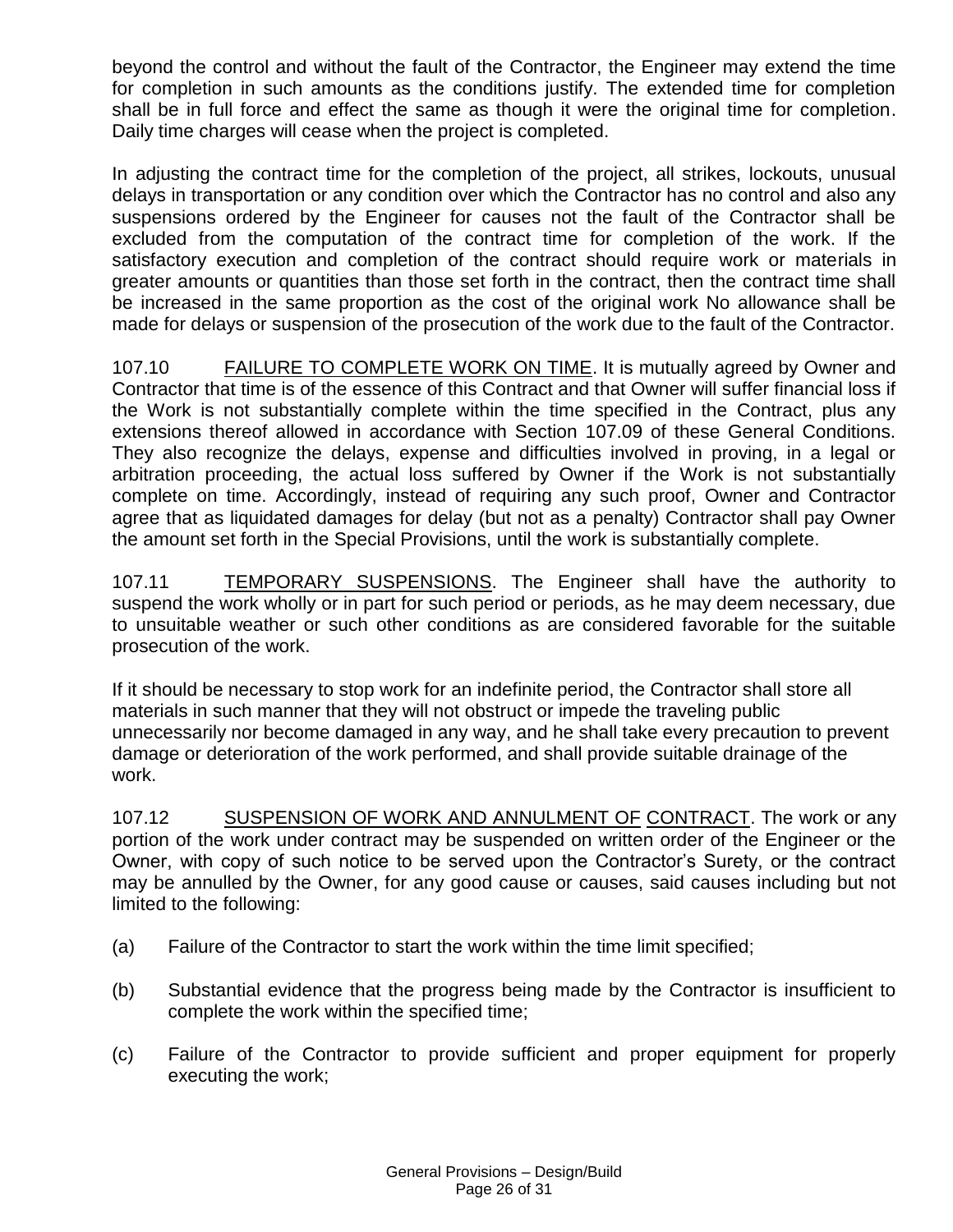- (d) Deliberate failure on the part of the Contractor to observe any requirements of these specifications or to comply with any orders given by the Engineer, as provided for in these specifications;
- (e) Failure of the Contractor to promptly make good any defects in materials or workmanship or any defects of any other nature, the correction of which had been directed in writing by the Engineer.
- (f) Substantial evidence of collusion for the purpose of illegally procuring a contract or perpetrating fraud on the Owner in the construction of work under contract.

When work is suspended for any one of the causes itemized above, or for any other cause or causes, the Contractor shall discontinue the work or such part thereof as the Owner shall designate, whereupon the Surety may, at its option, assume the contract or that portion thereof which the Owner has ordered the Contractor to discontinue and may perform the same or may, with the written consent of the Engineer, approved by the Owner, sublet the work or portion of the work so assumed; provided, however, that the Surety shall exercise its option, if at all, within two (2) weeks after the written notice to discontinue work has been served upon the Contractor and upon the Surety or its authorized agent The Surety, in such event shall assume the Contractor's place in all respects and shall be paid by the Owner for all work performed by it in accordance with the terms of the contract and, if the Surety, under the provisions hereof, shall assume said entitled contract, all monies remaining due the Contractor at the time of his default shall thereupon become due and payable to the Surety as the work progresses, subject to all the terms of the contract.

In the event that the Surety does not within the time hereinbefore specified, exercise its right and option to assume the contract, or that portion thereof which the Owner has ordered the Contractor to discontinue, then the Owner shall have the power to complete, by contract or otherwise as it may determine, the work herein described, or such part thereof as it may deem necessary, and the Contractor hereby agrees that the Owner shall have the right to take possession of and use any of the materials, tools, equipment, supplies and property of every kind provided by the Contractor for the purpose of his work and to procure other tools, equipment and materials for the completion of the same, and to charge to the account of the Contractor the expense of said contract for labor, materials, tools,, equipment and expenses incident thereto. The expense so charged shall be deducted by the Owner out of such monies as may be due or may at any time thereafter become due to the Contractor under and by virtue of the contract or any part thereof. The Owner shall not be required to obtain the lowest bid for the work of completing the contract but the expense to be deducted shall be the actual cost of such work. In case such expense is less than the same which would have been payable under the contract, if the same had been completed by the Contractor, the balance shall operate as liquidated damages, as herein above set forth. In case such expense shall exceed the amount which would, have been payable under the contract, if the same had been completed by the Contractor, then the Contractor and his Surety shall pay the excess as due and payable. When, any particular part of the work is being carried out by the Owner by contract or otherwise under the provisions of this Section, the Contractor shall continue the remainder of the work in conformity with the terms of the contract and in such manner as not to hinder or interfere with the performance of workmen employed as above provided by the Owner.

107.13 TERMINATION OF CONTRACT. The Contract will be considered fulfilled save as provided in any bond or bonds or by law, when all the work has been completed, the final inspection made by the Engineer, and final acceptance and final payment made by the Owner.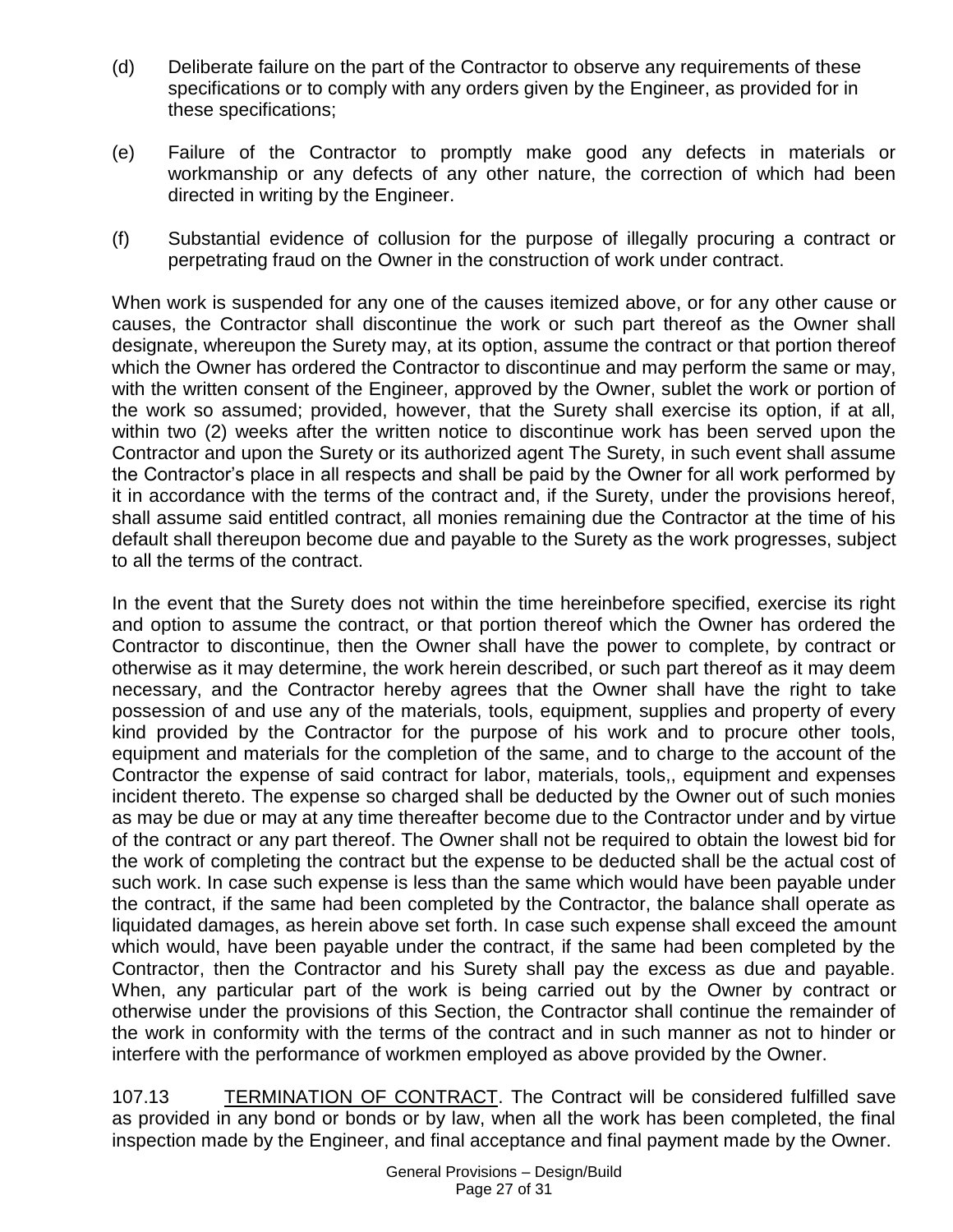## **SECTION 108 DESIGN REQUIREMENTS**

108.01 GENERAL. The Contractor shall retain the professional services of a Consulting Engineer (Consultant) for the purpose of designing, specifying and providing all necessary documents for the work. Consultant or principal of a Consulting Firm shall be a Professional Engineer registered in the State of Oklahoma, as required by the Oklahoma Board of Registration for P.E. and L.S. All design work shall be completed by or under the supervision of this Professional Engineer. All design shall comply with USEPA, ODEQ, AWWA, ODOT and other appropriate rules, regulations and standards.

108.02 SURVEYING. Contractor and/or Consultant shall provide all necessary equipment, labor and materials for complete surveying in three different phases:

- Initial Field Survey for Design
- Construction Staking
- As-Built survey for as-built plan production

108.03 PLANS AND SPECIFICATIONS. Consultant shall prepare and provide plans and specifications appropriate for the work. Plans and Specifications shall become the property of Owner.

- (b) Plans and Specifications shall employ units, scales, title sheet, plan and profile sheets, pay quantity summaries, cross-sections, details, etc. customary in the industry for the work.
- (c) Plans and Specifications shall be approved the City Engineer prior to submittal for review by any other agency. Three copies of each submittal for City Engineer review will be required. Plans and Specifications shall be in a form acceptable to regulatory agencies.
- (d) Sufficient quantities of Plans and Specifications shall be provided for other agency review and approval and for Contractor and Owner use during construction
- (e) Time charges will be suspended during Owner review and during regulatory agency review.
- (f) One set of as-built plans for the work shall be delivered to the Owner prior to final payment. Delivery shall be in the form of both printed and digital formats. Digital format shall be compatible with AutoCad.
- (g) Specifications for construction shall be bound materials, paginated, tabbed and/or divided for ease of review. Said specifications shall incorporate Sections 101 through 107 and 109 of these General Provisions.

108.04 ANCILLARY DOCUMENTS. Permit application forms for ODEQ, ODOT and other similar authorities will be provided and completed by Contractor.

108.05 Consultant shall employ the standard of care commensurate with the profession.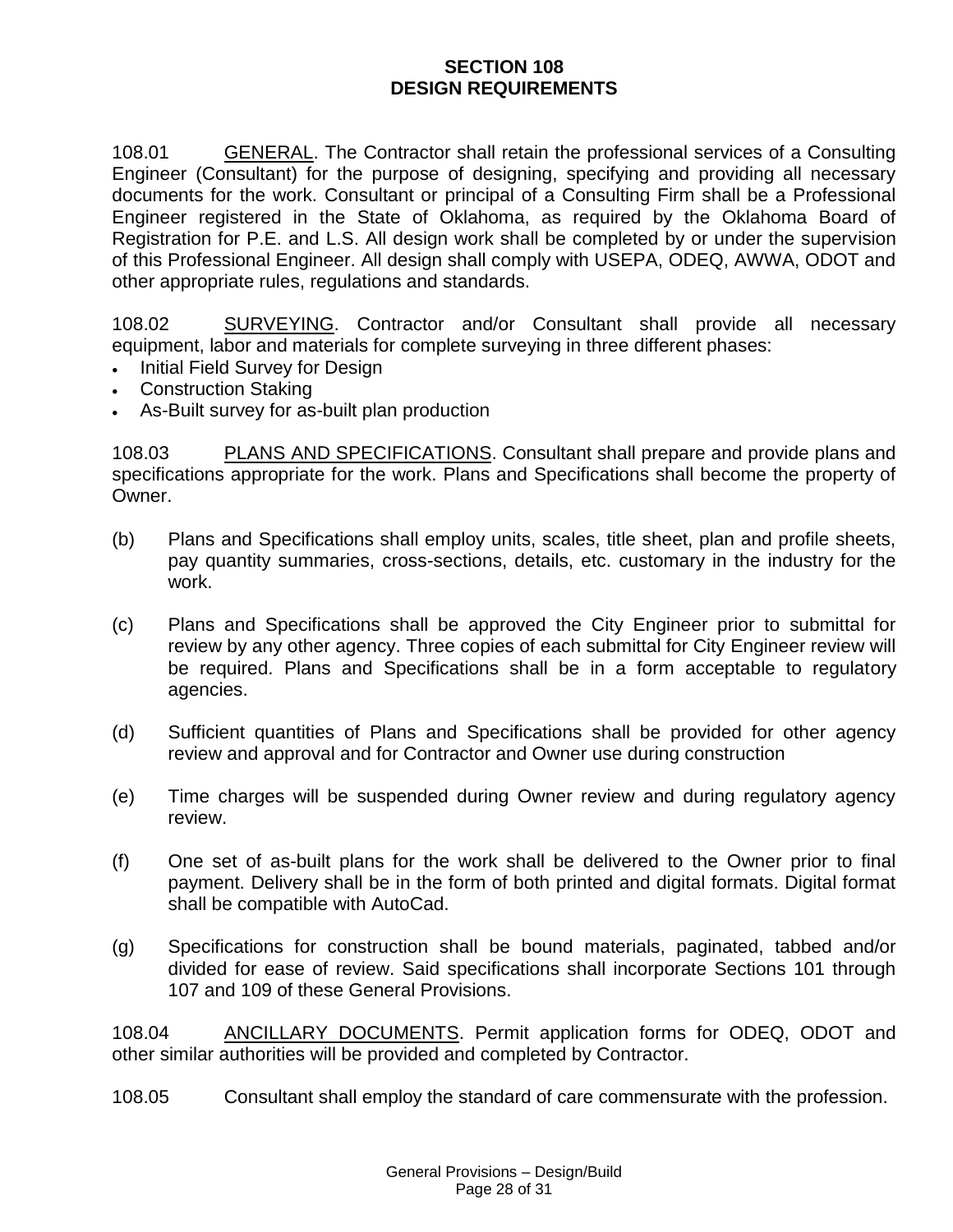## **SECTION 109 MEASUREMENT AND PAYMENT**

109.01 MEASUREMENT OF QUANTITIES. The determination of quantities of work accepted and completed under the terms of the contract or as directed by the Engineer, in writing, will be made by the Engineer, based on measurements taken by him or his assistants, or at the sole discretion of the Engineer determination of quantities may be based on measurements taken by the Contractor. These measurements will be taken according to the United States Standard Measurements. When materials are measured in the vehicle, the measurement will be taken at the point of delivery. The capacity of all vehicles shall be plainly marked on each vehicle and the capacity or markings shall not be changed without permission of the Engineer.

109.02 SCHEDULE OF VALUES. (For Lump Sum Items or Contracts Only) Prior to work commencing, Engineer and Contractor shall determine and agree to payments based on a percentage of the Lump Sum amount, to correlate to completion of respective phases of the work.

109.03 SCOPE OF PAYMENT. The Contractor shall receive and accept the compensation as herein provided as full payment for furnishing all labor, materials, tools, equipment and incidentals; for performing all work contemplated and embraced under the contract; for all loss or damage arising out of the nature of the work or from the action of the elements; for any unforeseen defects or obstructions which may arise or be encountered during the prosecution of the work and before its final acceptance by the Engineer; for all risks of every description connected with the prosecution of the work; for all expenses incurred by or in consequence of suspension or discontinuance of such prosecution of the work as herein specified; for any infringement of patents, trademarks or copyrights and for completing the work in an acceptable manner according to the plans and specifications.

The payment of any current or partial estimate prior to final acceptance of the work by the Owner shall in no way constitute an acknowledgment of the acceptance of the work nor in any way prejudice or affect the obligation of the Contractor to repair, correct, renew, or replace at his expense any defects or imperfections in the construction or in the strength or quality of the materials used in or about the construction of the work under the contract and its appurtenances nor any damage due to or attributable to such defects, which defects, imperfections or damage shall have been discovered on or before the final inspection and acceptance of the work. The Engineer shall be the sole judge of such defects, imperfections or damage and the Contractor shall be liable to the Owner for failure to correct the same as provided herein.

109.04 PAYMENT FOR EXTRA WORK. Extra work provided by the Contractor, as authorized and approved by the Engineer and the Owner, will be paid for in the manner hereinafter described and the compensation thus provided shall be accepted by the Contractor as payment in full for all labor, materials, tools, equipment and incidentals, and all superintendents' and timekeepers' services, all insurance and all other overhead expense incurred in the prosecution of the extra work. Payment for extra work will be made by one or more of the following methods: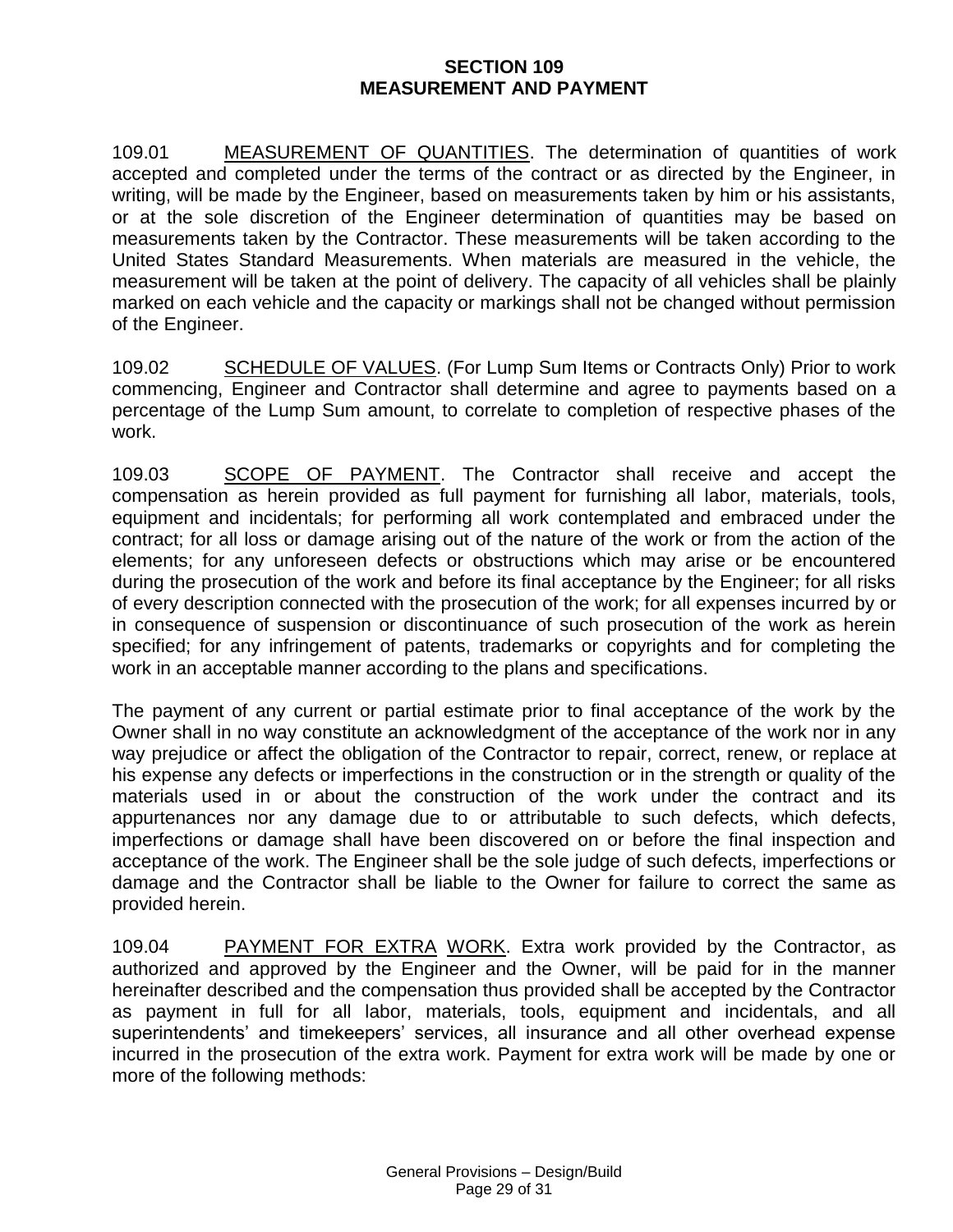- (a) Unit prices agreed upon by the Engineer and the Contractor and approved by the governing body of the Owner in writing, before said work is commenced, subject to all other conditions of the contract;
- (b) A lump sum price agreed upon by the Engineer and the Contractor and approved in writing by the governing body of the Owner before said work is commenced, subject to all other conditions of the contract;
- (c) The actual cost including labor, materials, tools, equipment and field supervision of such extra work plus fifteen percent (15%); said 15% understood and agreed to be full compensation for all overhead expenses and profits, when agreed upon by the Engineer and the Contractor, and approved in writing by the governing body of the Owner before said work is commenced; subject to all other conditions of the contract.

The Contractor shall, on or before the 10th day of the month succeeding that in which any extra work shall have been performed, file with the Engineer his claim and an account giving the itemized cost of such work and shall give the Engineer access to all accounts, bills and vouchers relating thereto.

109.05 PAYMENT PROCEDURES. The Contractor shall submit an Invoice or Application for Payment for work completed as of the date of the Invoice or Application. Alt payments made by the Owner are subject to procedures established for the governing body of the Owner to authorize payment at its regularly scheduled meetings.

Invoice or Application for Payment must be received in the Public Works Director's Office no less than ten (10) business days prior to the regular meeting at which authorization for payment is to be requested.

Retainage shall be withheld from all progressive payments in accordance with Oklahoma Statutes.

Upon final completion and acceptance of the work, including all submittals, the Owner shall pay the remainder of the Contract price, subject to the procedures as noted in this section.

It is understood that payments will be subject to correction in the payment rendered following discovery of an error in any previous payment and such payment shall not in any respect, be taken as an admission by the Owner of the amount of work done or of its quality or sufficiency nor as an acceptance of the work or the release of the Contractor of any of his responsibility under the contract.

109.06 PAYMENTS WITHHELD. The Engineer may withhold or, on account of subsequently discovered evidence, nullify the whole or a part of any payment to such extent as may be necessary to protect the Owner from loss on account of:

- (a) Defective work not remedied;
- (b) Claims filed or reasonable evidence indicating probable filing of claims;
- (c) Failure of the Contractor to make payments properly to subcontractors or for materials or labor;